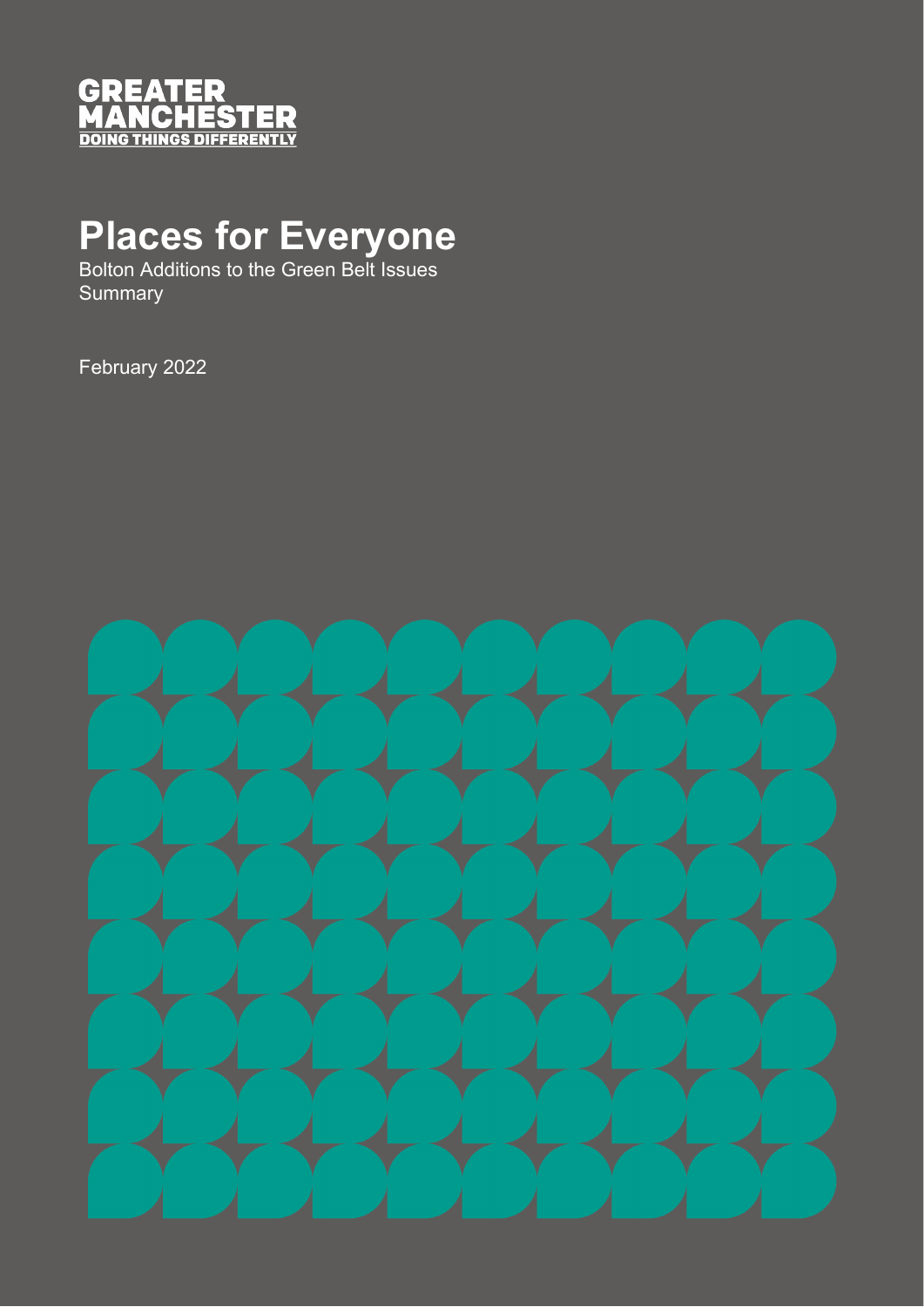# **Appendix B – Additions to the Green Belt (Bolton)**

A summary of the issues raised in relation to Appendix B (Bolton) and the relevant respondents to PfE 2021 is set out below

#### **PfE 2021 Appendix B – Additions to the Green Belt in Bolton**

| Row   | Summary of issues raised to PfE2021                                | Summary response to issues raised to PfE2021                              | Respondent name(s)            |
|-------|--------------------------------------------------------------------|---------------------------------------------------------------------------|-------------------------------|
| GBA.1 | Land between Lever Park Avenue and Green Lane should be            | The site is currently protected by Bolton's Allocation Plan policy CG6AP. | <b>Cllr Kevin McKeon</b>      |
|       | allocated as Green Belt land. This land is presently Other         | The evidence provided in the Green Belt Topic Paper [07.01.25]            | <b>Cllr Richard Silvester</b> |
|       | Protected Open Land. The land was subject of a planning            | (Appendix 3, page 1) and [07.01.11] Stage 2 GM Green Belt Study -         |                               |
|       | application 08075/20 for the erection of 75 dwellings. This was    | Contribution Assessment of proposed 2020 GMSF Green Belt Additions        |                               |
|       | refused by Bolton Council. This decision is being appealed by the  | provide appropriate justification for the two Green Belt Additions        |                               |
|       | developer. Should the appeal be dismissed then this land should    | proposed in the plan. Similar robust evidence has not been provided for   |                               |
|       | become Green Belt land. This land is directly adjacent to existing | this site. Coupled with uncertainty about the outcome of the forthcoming  |                               |
|       | green belt and marks a clear boundary establishing the extent of   | planning appeal no change is proposed.                                    |                               |
|       | the Horwich settlement.                                            |                                                                           |                               |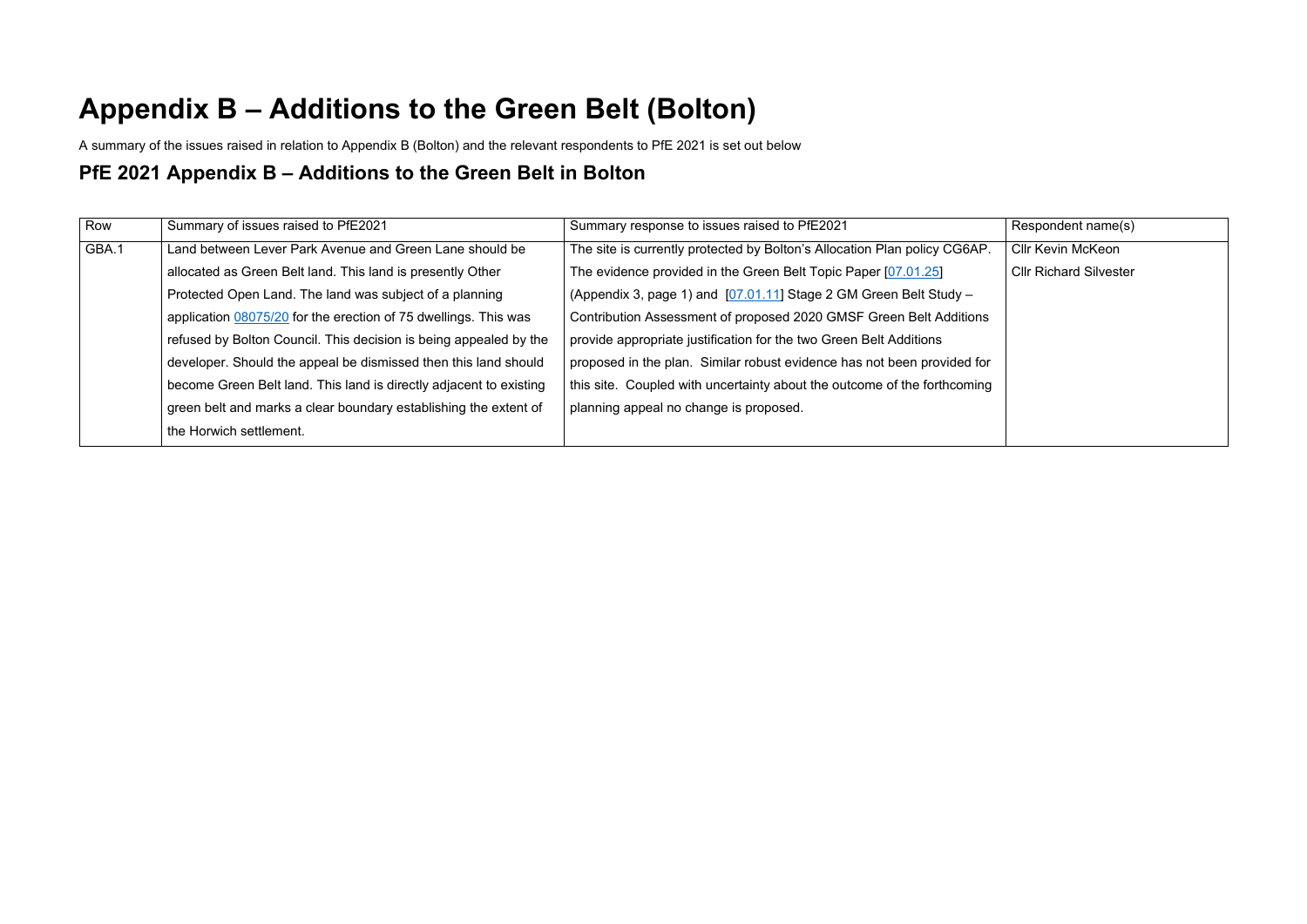## **PfE 2021 Appendix B – Additions to the Green Belt in Bolton (Policy Green Belt Addition 1 – Ditchers Farm, Westhoughton)**

| Row     | Summary of issues raised to PfE2021                                | Summary response to issues raised to PfE2021                            | Respondent name(s)        |
|---------|--------------------------------------------------------------------|-------------------------------------------------------------------------|---------------------------|
|         | Support                                                            |                                                                         |                           |
| GBA01.1 | Support the new Green Belt addition.                               | Support noted                                                           | <b>Christopher Harper</b> |
|         |                                                                    |                                                                         | <b>Chris Green</b>        |
|         |                                                                    |                                                                         | David Clough              |
|         |                                                                    |                                                                         | Rebecca Green             |
|         |                                                                    |                                                                         | <b>Chris Green</b>        |
| GBA01.2 | Support the new area of Green Belt. However, you can just build    | Support noted.                                                          | <b>Christopher Harper</b> |
|         | on them in the future and so their designation is a paper exercise |                                                                         |                           |
|         | only.                                                              | Paragraph 140 of NPPF states that Green Belt boundaries should only     |                           |
|         |                                                                    | be altered where exceptional circumstances are fully evidenced and      |                           |
|         |                                                                    | justified, through the preparation or updating of plans. As outlined in |                           |
|         |                                                                    | paragraph 141 this would be assessed through examination.               |                           |
|         |                                                                    |                                                                         |                           |
|         |                                                                    | Paragraph 147 of NPPF states that inappropriate development in the      |                           |
|         |                                                                    | Green Belt should not be approved except in very special circumstances. |                           |
|         |                                                                    |                                                                         |                           |
|         |                                                                    | No change is considered necessary.                                      |                           |
|         |                                                                    |                                                                         |                           |
|         | Evidence                                                           |                                                                         |                           |
| GBA01.3 | There will need to be a specific assessment by a knowledgeable     | No change considered necessary. The approach in relation to the Green   | Ian Culman                |
|         | but independent party to check if this site will meet the purposes | Belt additions is considered consistent with NPPF. The evidence         |                           |
|         | detailed. It is essential that the site selection process is       | provided in the Green Belt Topic Paper [07.01.25] (Appendix 3, page 1)  |                           |
|         | transparent.                                                       | provides appropriate justification for the Green Belt Additions.        |                           |
|         | LUC's Green Belt Study [07.01.11] scored this parcel               | No change necessary. It is considered that a proportionate evidence     | Mr Francis Lee            |
|         | strong/moderate with regard to Green Belt Purpose 1 (check the     | base has been produced. It can be found here:                           |                           |
|         | unrestricted sprawl of large built up areas).                      |                                                                         |                           |
|         |                                                                    | [07.01.11] Stage 2 GM Green Belt Study – Contribution Assessment of     |                           |
|         |                                                                    | proposed 2020 GMSF Green Belt Additions                                 |                           |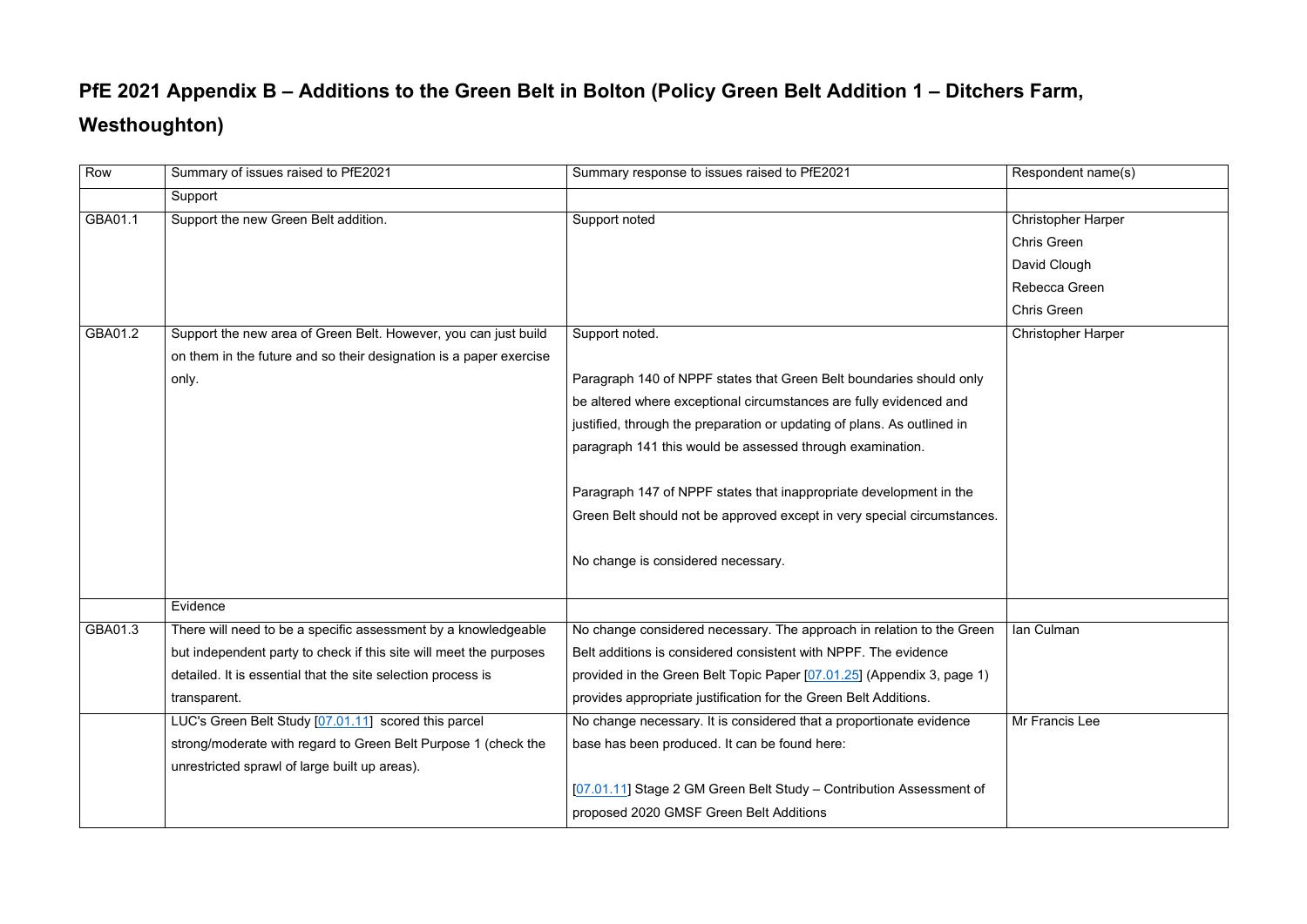| Row     | Summary of issues raised to PfE2021                                    | Summary response to issues raised to PfE2021                          | Respondent name(s)         |
|---------|------------------------------------------------------------------------|-----------------------------------------------------------------------|----------------------------|
|         | It is argued that the Land off Dixon Street (site plan in appendix 1   |                                                                       |                            |
|         | of representation) and the Land off Slack Lane (site plan in           |                                                                       |                            |
|         | appendix 2 of representation) does not restrict the sprawl of large    |                                                                       |                            |
|         | built-up areas to any meaningful extent and therefore can make no      |                                                                       |                            |
|         | more than a weak contribution to purpose 1.                            |                                                                       |                            |
| GBA01.4 | LUC's Green Belt Study [07.01.11] scored this parcel moderate          | No change necessary. It is considered that a proportionate evidence   | Mr Francis Lee             |
|         | with regard to Green Belt Purpose 2 (to prevent neighbouring           | base has been produced. It can be found here:                         |                            |
|         | towns merging into one another).                                       |                                                                       |                            |
|         |                                                                        | [07.01.11] Stage 2 GM Green Belt Study – Contribution Assessment of   |                            |
|         | It is argued that the Land off Dixon Street (site plan in appendix 1   | proposed 2020 GMSF Green Belt Additions                               |                            |
|         | of representation) and the Land off Slack Lane (site plan in           |                                                                       |                            |
|         | appendix 2 of representation) does not prevent neighbouring            |                                                                       |                            |
|         | towns merging into one another and makes no more than a weak           |                                                                       |                            |
|         | contribution to this purpose.                                          |                                                                       |                            |
| GBA01.5 | LUC's Green Belt Study [07.01.11] scored this parcel moderate          | No change necessary. It is considered that a proportionate evidence   | Mr Francis Lee             |
|         | with regard to Green Belt Purpose 3 (to assist in safeguarding the     | base has been produced. It can be found here:                         |                            |
|         | countryside from encroachment).                                        |                                                                       |                            |
|         |                                                                        | [07.01.11] Stage 2 GM Green Belt Study – Contribution Assessment of   |                            |
|         | It is argued that the Land off Dixon Street (site plan in appendix 1   | proposed 2020 GMSF Green Belt Additions                               |                            |
|         | of representation) and the Land off Slack Lane (site plan in           |                                                                       |                            |
|         | appendix 2 of representation) does not safeguard the wider             |                                                                       |                            |
|         | countryside from encroachment and makes no real contribution to        |                                                                       |                            |
|         | this purpose.                                                          |                                                                       |                            |
| GBA01.6 | LUC's Green Belt Study [07.01.11] scored this parcel moderate          | No change necessary. It is considered that a proportionate evidence   | Mr Francis Lee             |
|         | with regard to Green Belt Purpose 4 (to preserve the setting and       | base has been produced. It can be found here:                         |                            |
|         | special character of historic towns).                                  |                                                                       |                            |
|         |                                                                        | [07.01.11] Stage 2 GM Green Belt Study - Contribution Assessment of   |                            |
|         | It is argued that the site is not adjacent to a historic town and that | proposed 2020 GMSF Green Belt Additions                               |                            |
|         | it therefore does not contribute to this purpose                       |                                                                       |                            |
| GBA01.7 | The proposed Green Belt additions were not independently               | No change considered necessary. The approach in relation to the Green | Hollins Strategic Land LLP |
|         | chosen; they were selected by the individual authorities. It is        | Belt additions is considered consistent with NPPF. The evidence       |                            |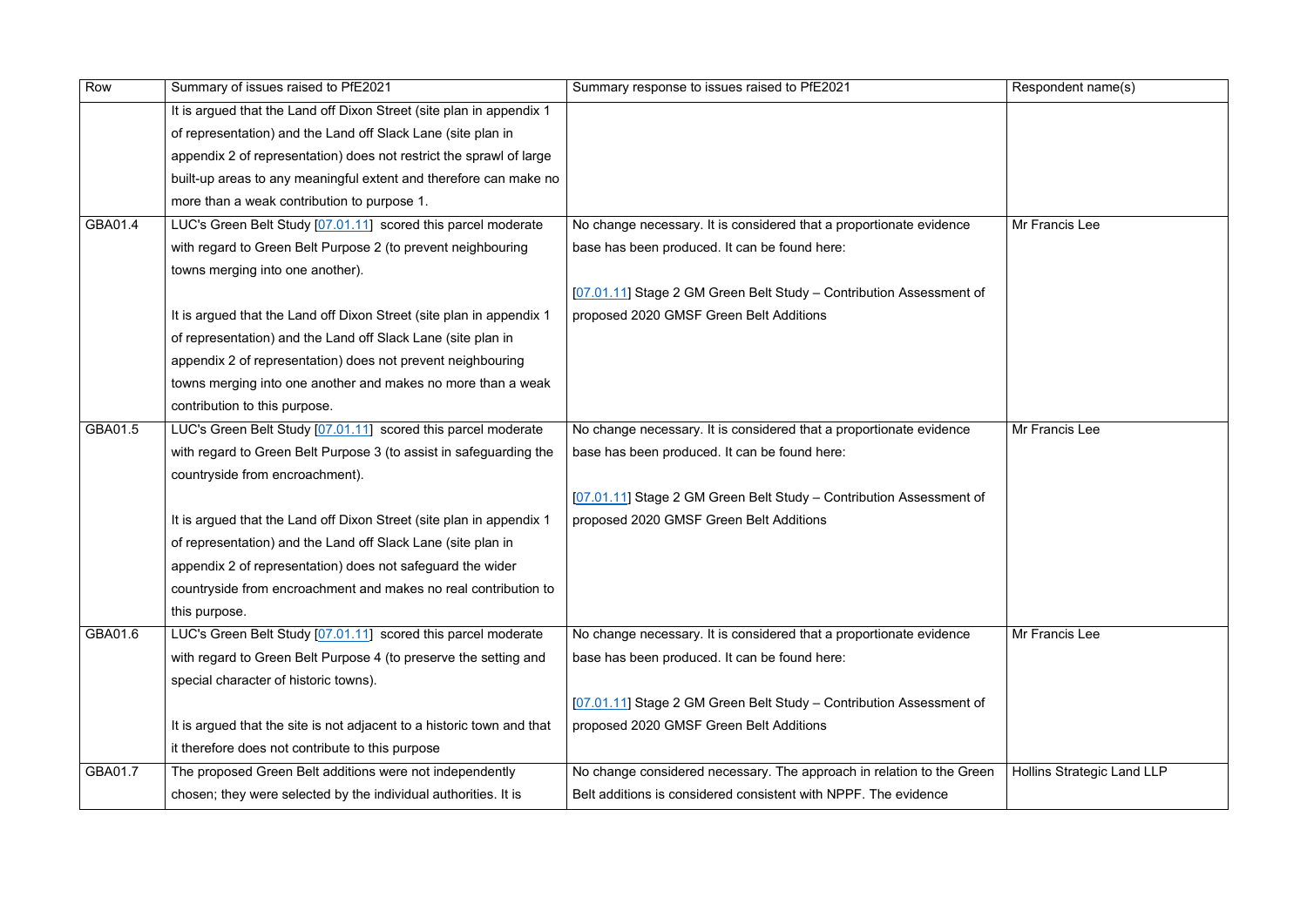| Row      | Summary of issues raised to PfE2021                                   | Summary response to issues raised to PfE2021                                | Respondent name(s)    |
|----------|-----------------------------------------------------------------------|-----------------------------------------------------------------------------|-----------------------|
|          | questionable whether the methodology to identify sites was            | provided in the Green Belt Topic Paper [07.01.25] provides appropriate      |                       |
|          | appropriate and evidence led.                                         | justification for the Green Belt Additions.                                 |                       |
| GBA01.8  | It is clear that Green Belt release sites and addition sites were not | No change considered necessary. The approach in relation to the Green       | Hollins Strategic Lan |
|          | assessed using the same methodologies.                                | Belt additions is considered consistent with NPPF. The evidence             |                       |
|          |                                                                       | provided in the Green Belt Topic Paper [07.01.25] provides appropriate      |                       |
|          |                                                                       | justification for the Green Belt Additions.                                 |                       |
|          | Inappropriate Strategy                                                |                                                                             |                       |
| GBA01.9  | What is the point of designating new Green Belt land when you         | No change is considered necessary. The case to deallocate Green belt        | Linda Field           |
|          | are simultaneously contradicting yourselves by building on existing   | for other uses is explained in appendices 1 and 2 of the Green Belt Topic   |                       |
|          | greenbelt land?                                                       | Paper 07.01.25. The justification for the Green Belt additions proposed is  |                       |
|          |                                                                       | provided in Appendix 3 of the Green Belt Topic Paper [07.01.25].            |                       |
|          |                                                                       | The additions have not been identified as direct replacements, either in    |                       |
|          |                                                                       | their extent or the use of the land identified, for the areas proposed for  |                       |
|          |                                                                       | release through allocations in the Plan.                                    |                       |
| GBA01.10 | The approach to the Green Belt has been inconsistently applied,       | No change necessary. It is considered that there are exceptional            | Mr Francis Lee        |
|          | given the inclusion of employment allocations JPA6 and JPA5,          | circumstances justifying the identification of new areas of Green Belt,     |                       |
|          | which are both on Green Belt land. In order to release JPA6 and       | including GBA01.                                                            |                       |
|          | JPA5 from the Green Belt it has been concluded that these sites       |                                                                             |                       |
|          | do not meet their purposes of the Green Belt. This in inconsistent    | The additions have not been identified as direct replacements, either in    |                       |
|          | with the approach taken for GBA01. It appears that the proposed       | their extent or the use of the land identified, for the areas proposed for  |                       |
|          | inclusion of GBA01 is partly in response to the proposed release      | release through allocations in the Plan. There is not therefore intended to |                       |
|          | of those nearby larger areas. This is inappropriate and has no        | be a direct correlation between the areas released from the Green Belt      |                       |
|          | basis in national planning policy.                                    | and those proposed as additions.                                            |                       |
|          |                                                                       | The justification for the Green Belt additions proposed is provided in      |                       |
|          |                                                                       | Appendix 3, page 1 of the Green Belt Topic Paper [07.01.25].                |                       |
| GBA01.11 | This Green Belt addition GBA01, and employment allocations            | No change considered necessary. The approach in relation to the Green       | Hollins Strategic Lan |
|          | JPA5 and JPA6 all lie within the Wigan Bolton Growth Corridor.        | Belt additions is considered consistent with NPPF. The evidence             |                       |
|          | Given the importance the growth corridor will make to northern        |                                                                             |                       |
|          |                                                                       |                                                                             |                       |

|    | Respondent name(s)                |
|----|-----------------------------------|
|    |                                   |
|    |                                   |
| n  | <b>Hollins Strategic Land LLP</b> |
|    |                                   |
|    |                                   |
|    |                                   |
|    |                                   |
|    |                                   |
|    | <b>Linda Field</b>                |
| İC |                                   |
| is |                                   |
|    |                                   |
|    |                                   |
|    |                                   |
|    |                                   |
|    |                                   |
|    | Mr Francis Lee                    |
|    |                                   |
|    |                                   |
|    |                                   |
|    |                                   |
|    |                                   |
| to |                                   |
|    |                                   |
|    |                                   |
|    |                                   |
|    |                                   |
|    |                                   |
| n  | <b>Hollins Strategic Land LLP</b> |
|    |                                   |
|    |                                   |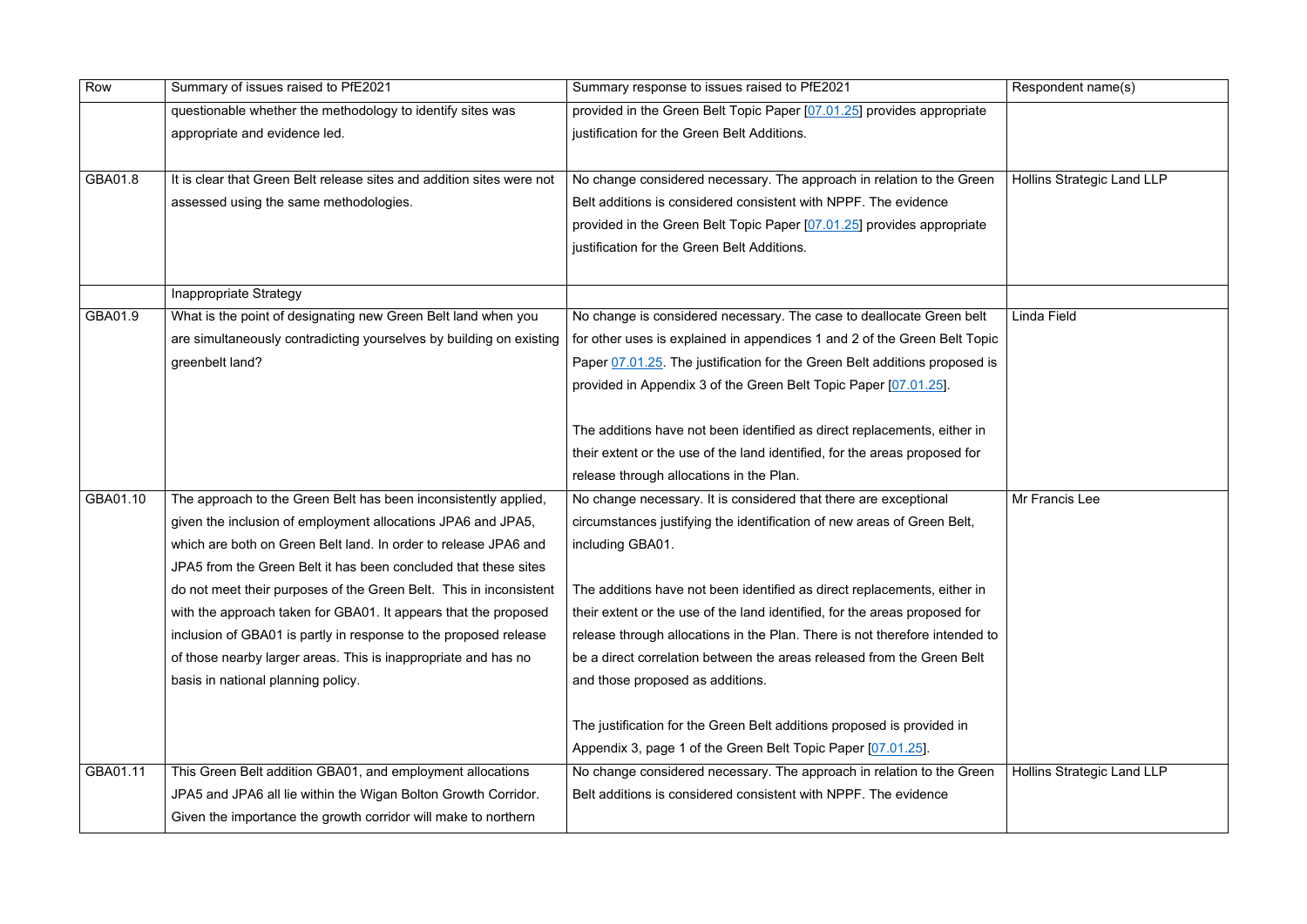| Row      | Summary of issues raised to PfE2021                               | Summary response to issues raised to PfE2021                                 | Respondent name(s)     |
|----------|-------------------------------------------------------------------|------------------------------------------------------------------------------|------------------------|
|          | competitiveness in a highly deprived area, it is unwise to reduce | provided in the Green Belt Topic Paper [07.01.25] (Appendix 3, page 1)       |                        |
|          | flexibility for meeting housing needs by extending the Green Belt | provides appropriate justification for the Green Belt Addition.              |                        |
|          | at GBA01. This is especially the case where the sites do not      | The PfE plan provides a sufficient supply of sites to meet identified needs  |                        |
|          |                                                                   |                                                                              |                        |
|          | perform the functions of the Green Belt.                          | for housing. Further detail is contained in the Housing Topic Paper          |                        |
|          |                                                                   | [06.01.03]                                                                   |                        |
| GBA01.12 | The real reason for the proposed Green Belt addition is based on  | See response in row GBA01.3                                                  | Paul Roebuck           |
|          | political considerations (being seen to minimise the net loss in  |                                                                              | <b>Michael Hullock</b> |
|          | Greater Manchester's Green Belt area). The Green Belt addition    |                                                                              | Ian Culman             |
|          | is just to 'hide' Green Belt loss elsewhere.                      |                                                                              | <b>Tracy Raftery</b>   |
|          |                                                                   |                                                                              | <b>Juliet Eastham</b>  |
| GBA01.13 | The Green Belt additions are the ones unable to be developed.     | See response in row GBA01.3                                                  | lain Brown             |
|          | They provide open space for recreation.                           |                                                                              |                        |
| GBA01.14 | Rather than adding new Green Belt just don't change existing      | No change necessary. It is considered that there are exceptional             | <b>Julie Mills</b>     |
|          | <b>Green Belt</b>                                                 | circumstances justifying the identification of new areas of Green Belt       |                        |
|          |                                                                   | including GBA01. The additions have not been identified as direct            |                        |
|          |                                                                   | replacements, either in their extent or the use of the land identified, for  |                        |
|          |                                                                   | the areas proposed for release through allocations in the Plan. The          |                        |
|          |                                                                   | justification for Green Belt addition GBA01 is provided in Appendix 3 of     |                        |
|          |                                                                   | the Green Belt Topic Paper [07.01.25] (page 1).                              |                        |
|          |                                                                   | The justification for Green Belt losses are provided in the [07.01.25]       |                        |
|          |                                                                   | Green Belt Topic Paper.                                                      |                        |
| GBA01.15 | Re allocating a park to greenbelt status is a mockery             | No change is considered necessary. Ditcher's Farm is not a park.             | lain Brown             |
|          | Quantity                                                          |                                                                              |                        |
| GBA01.16 | These are just small parcels of land in comparison to the Green   | No change is considered necessary. The additions have not been               | Kim Scragg             |
|          | Belt that will be lost.                                           | identified as direct replacements, either in their extent or the use of the  |                        |
|          |                                                                   | land identified, for the areas proposed for release through allocation(s) in |                        |
|          |                                                                   | the Plan. There is not therefore intended to be a direct correlation         |                        |
|          |                                                                   | between the areas released from the Green Belt and those proposed as         |                        |
|          |                                                                   | additions.                                                                   |                        |
|          |                                                                   |                                                                              |                        |
|          |                                                                   |                                                                              |                        |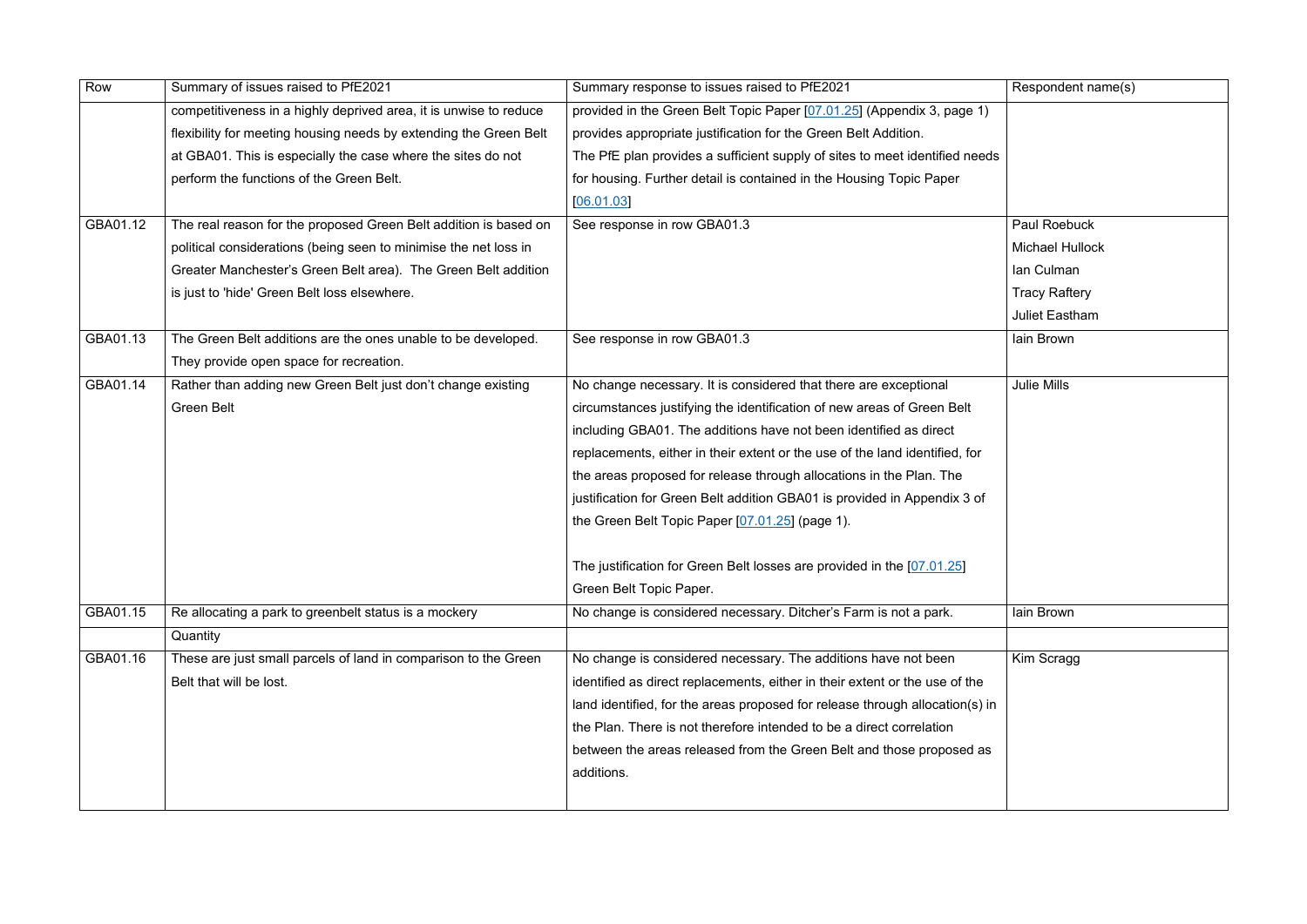| Row      | Summary of issues raised to PfE2021                              | Summary response to issues raised to PfE2021                                              | Respondent name(s)     |
|----------|------------------------------------------------------------------|-------------------------------------------------------------------------------------------|------------------------|
| GBA01.17 | There should be more Green Belt additions                        | No change is considered necessary. Paragraph 139 of the NPPF states                       | <b>Chris Green</b>     |
|          |                                                                  | that new Green Belts should only be established in exceptional                            |                        |
|          |                                                                  | circumstances. The evidence provided in the Green Belt Topic Paper                        |                        |
|          |                                                                  | [07.01.25] provides appropriate justification for the Green Belt Additions.               |                        |
|          | <b>Brownfield Land</b>                                           |                                                                                           |                        |
| GBA01.18 | There should be better use of brownfield sites and aged housing. | The PfE Plan sets out a very clear preference of using previously                         | <b>Paul Roebuck</b>    |
|          | Greenbelt release should be the final option.                    | developed (brownfield) land and vacant buildings to meet development                      | <b>Michael Hullock</b> |
|          |                                                                  | needs in line with NPPF. However, given the scale of development                          |                        |
|          |                                                                  | required to meet the objectives of the Plan, a limited amount of                          |                        |
|          |                                                                  | development is identified on land outside of the urban area on greenfield                 |                        |
|          |                                                                  | and/or Green Belt land. The details of the employment land needs and                      |                        |
|          |                                                                  | supply can be found in the Employment Topic Paper [05.01.04], the                         |                        |
|          |                                                                  | details of the housing land needs and supply can be found in the Housing                  |                        |
|          |                                                                  | Topic Paper <sup>[06.01.03]</sup> . Further details in relation to the strategic case for |                        |
|          |                                                                  | releasing Green Belt can be found in the Green Belt Topic Paper                           |                        |
|          |                                                                  | [07.01.25]                                                                                |                        |
|          | Opposition to Green Belt Loss                                    |                                                                                           |                        |
| GBA01.19 | Local open and green spaces are being removed and allowing       | Green Belt additions will help prevent this                                               | lain Brown             |
|          | housing villages to merge.                                       |                                                                                           |                        |
| GBA01.20 | The Green Belt additions do not change the need to limit Green   | No change necessary. It is considered that there are exceptional                          | <b>Chris Green</b>     |
|          | Belt loss to the West of Wingates.                               | circumstances justifying the identification of new areas of Green Belt                    | David Clough           |
|          |                                                                  | including GBA01.                                                                          | Rebacca Green          |
|          |                                                                  |                                                                                           | <b>Chris Green</b>     |
|          |                                                                  | The additions have not been identified as direct replacements, either in                  |                        |
|          |                                                                  | their extent or the use of the land identified, for the areas proposed for                |                        |
|          |                                                                  | release through allocations in the Plan. There is not therefore intended to               |                        |
|          |                                                                  | be a direct correlation between the areas released from the Green Belt                    |                        |
|          |                                                                  | and those proposed as additions.                                                          |                        |
|          |                                                                  | The justification for the Green Belt addition proposed is provided in                     |                        |
|          |                                                                  | Appendix 3, page 1 of the Green Belt Topic Paper [07.01.25].                              |                        |
|          |                                                                  |                                                                                           |                        |

|    | Respondent name(s)     |
|----|------------------------|
| 5  | <b>Chris Green</b>     |
|    |                        |
|    |                        |
| ś. |                        |
|    |                        |
|    | Paul Roebuck           |
|    | <b>Michael Hullock</b> |
|    |                        |
|    |                        |
| d  |                        |
|    |                        |
|    |                        |
| ng |                        |
| рŗ |                        |
|    |                        |
|    |                        |
|    | lain Brown             |
|    |                        |
|    | <b>Chris Green</b>     |
|    | David Clough           |
|    | Rebacca Green          |
|    | <b>Chris Green</b>     |
|    |                        |
|    |                        |
| to |                        |
|    |                        |
|    |                        |
|    |                        |
|    |                        |
|    |                        |
|    |                        |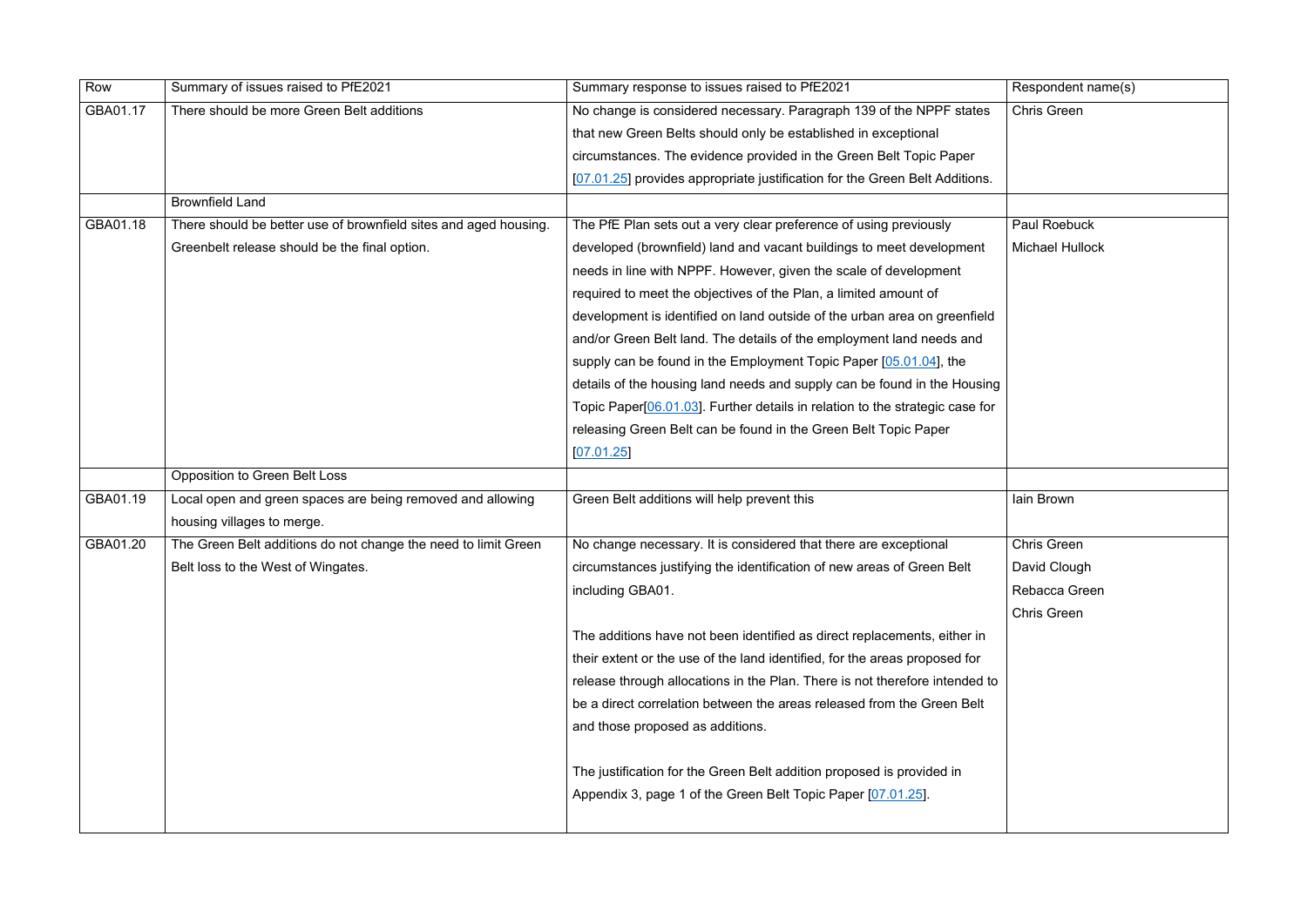| Row      | Summary of issues raised to PfE2021                                  | Summary response to issues raised to PfE2021                                | Respondent name(s)           |
|----------|----------------------------------------------------------------------|-----------------------------------------------------------------------------|------------------------------|
|          |                                                                      | The justification for the Green Belt loss at JPA6 West of Wingates M61      |                              |
|          |                                                                      | Junction 6 is provided in the [07.01.25] Green Belt Topic Paper and         |                              |
|          |                                                                      | [10.02.07] JPA6 West of Wingates M61 Junction 6 Allocation Topic            |                              |
|          |                                                                      | Paper (paragraph 14.13).                                                    |                              |
| GBA01.21 | The Green Belt additions do not make Green Belt loss elsewhere       | The additions have not been identified as direct replacements, either in    | <b>Tracy Raftery</b>         |
|          | acceptable. There should be no Green Belt loss.                      | their extent or the use of the land identified, for the areas proposed for  |                              |
|          |                                                                      | release through allocations in the Plan. The Green Belt Topic Paper         |                              |
|          |                                                                      | [07.01.25] provides the strategic case supporting Green Belt release. No    |                              |
|          |                                                                      | change is considered necessary.                                             |                              |
|          | Consultation                                                         |                                                                             |                              |
| GBA01.22 | Part of the land is owned by Whittle House Farm and not Ditchers     | Comment not relevant to the content of Green Belt addition GBA01.           | <b>Shirley Jennings</b>      |
|          | Farm. As land owners we need to be consulted/informed.               | Matter addressed elsewhere.                                                 |                              |
|          | NPPF paragraph 139                                                   |                                                                             |                              |
| GBA01.23 | Paragraph 139 of NPPF states new Green Belts should only be          | No change necessary. It is considered that there are exceptional            | <b>Persimmon Homes N</b>     |
|          | established in exceptional circumstances. There is no national       | circumstances justifying the identification of new areas of Green Belt      |                              |
|          | planning policy suggesting that land should be added to the Green    | including GBA01.                                                            |                              |
|          | Belt as 'compensation' for sites being removed. Rather, paragraph    |                                                                             |                              |
|          | 142 states that development plans should "set out ways in which      | The additions have not been identified as direct replacements, either in    |                              |
|          | the impact of removing land from the Green Belt can be offset        | their extent or the use of the land identified, for the areas proposed for  |                              |
|          | through compensatory improvements to the environmental quality       | release through allocations in the Plan. There is not therefore intended to |                              |
|          | and accessibility of remaining Green Belt land."                     | be a direct corelation between the areas released from the Green Belt       |                              |
|          |                                                                      | and those proposed as additions.                                            |                              |
|          |                                                                      |                                                                             |                              |
|          |                                                                      | The justification for the Green Belt addition proposed is provided in       |                              |
|          |                                                                      | Appendix 3, page 1 of the Green Belt Topic Paper [07.01.25].                |                              |
| GBA01.24 | Paragraph 139 of the NPPF, states that new Green Belt land           | No change is considered necessary. The justification for the Green Belt     | Messers Keith, Heler         |
|          | should only be established in exceptional circumstances. These       | addition proposed is provided in Appendix 3, page 1 of the Green Belt       | Roberts                      |
|          | criteria have not been met and are not capable of being satisfied in | Topic Paper [07.01.25]. This outlines how paragraph 139 of the NPPF is      | Mr Francis Lee               |
|          | the case of GBA01 Ditchers Farm.                                     | met.                                                                        |                              |
| GBA01.25 | This comment relates to criterion A of NPPF paragraph 139 which      | No change is considered necessary. This proposed Green Belt addition        | <b>Hollins Strategic Lan</b> |
|          | states 'any proposals for new Green Belts should be set out in       | is considered to comply with paragraph 139 of the NPPF as set out in        |                              |
|          |                                                                      | Appendix 3, page 1 of the Green Belt Topic Paper [07.01.25]                 |                              |

|    | Respondent name(s)                |
|----|-----------------------------------|
|    |                                   |
|    |                                   |
|    |                                   |
|    | <b>Tracy Raftery</b>              |
|    |                                   |
| ١o |                                   |
|    |                                   |
|    | <b>Shirley Jennings</b>           |
|    |                                   |
|    |                                   |
|    | Persimmon Homes North West        |
|    |                                   |
|    |                                   |
|    |                                   |
| to |                                   |
|    |                                   |
|    |                                   |
|    |                                   |
|    |                                   |
|    | Messers Keith, Helen and Shelia   |
|    | <b>Roberts</b>                    |
| s  | Mr Francis Lee                    |
|    | <b>Hollins Strategic Land LLP</b> |
|    |                                   |
|    |                                   |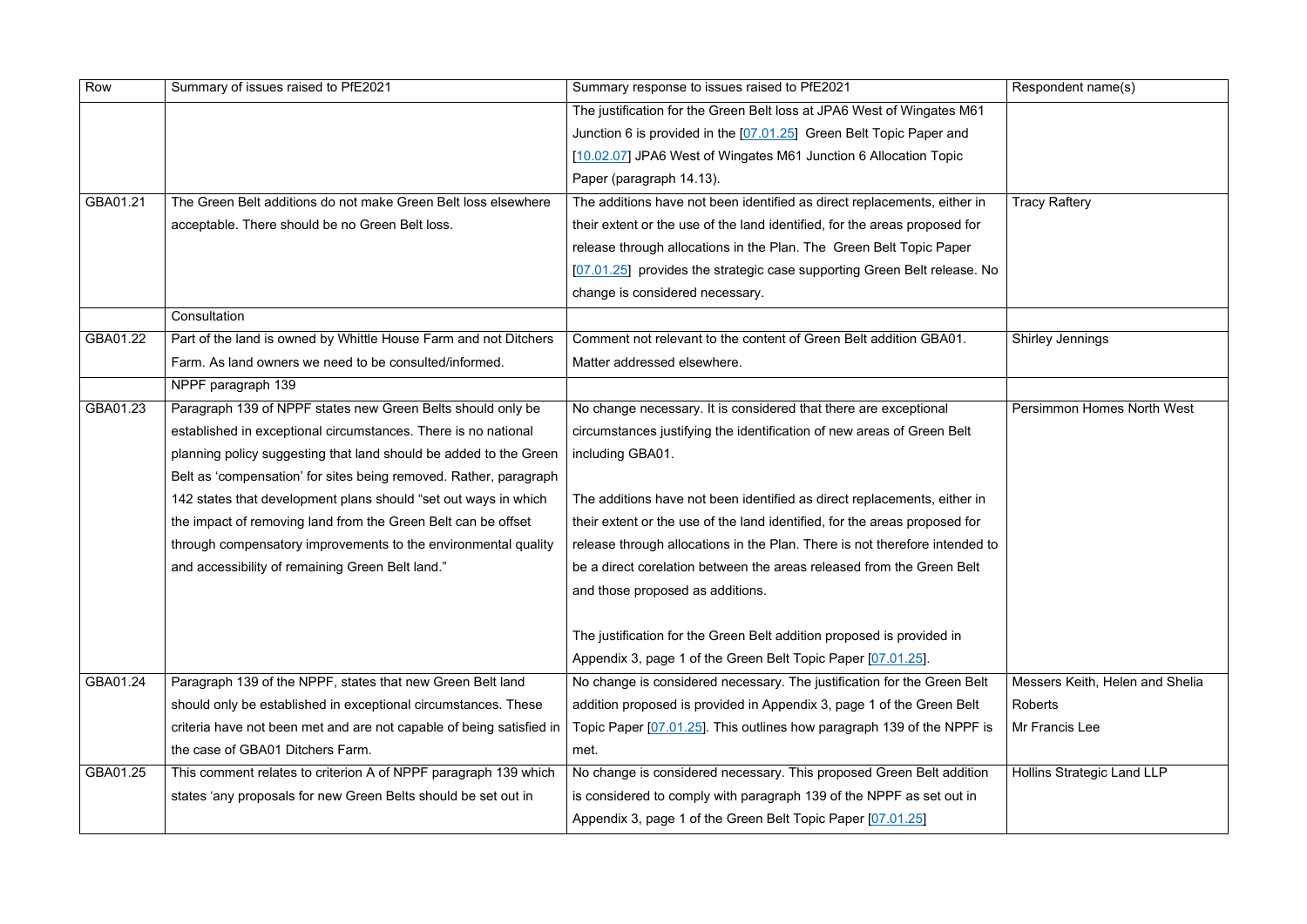| Row      | Summary of issues raised to PfE2021                                   | Summary response to issues raised to PfE2021                         | Respondent name(s)                |
|----------|-----------------------------------------------------------------------|----------------------------------------------------------------------|-----------------------------------|
|          | strategic policies, which should demonstrate why normal planning      |                                                                      |                                   |
|          | and development management policies would not be adequate'.           |                                                                      |                                   |
|          |                                                                       |                                                                      |                                   |
|          | The commentary in Appendix 3, page 1 of the Green Belt Topic          |                                                                      |                                   |
|          | Paper [07.01.25] is misleading and does not give the full picture.    |                                                                      |                                   |
|          | The settlement edge along the north of Westhoughton has               |                                                                      |                                   |
|          | remained largely intact for decades. It is only in circumstances      |                                                                      |                                   |
|          | where Bolton Council has fallen short of the five-year housing land   |                                                                      |                                   |
|          | supply that Other Protected Open Land policies have been given        |                                                                      |                                   |
|          | reduced weight and land has been subject to development. That is      |                                                                      |                                   |
|          | simply the operation of the NPPF and is not a reason to justify the   |                                                                      |                                   |
|          | exceptional circumstances test.                                       |                                                                      |                                   |
| GBA01.26 | This comment relates to criterion B of NPPF paragraph 139 which       | No change is considered necessary. This proposed Green Belt addition | <b>Hollins Strategic Land LLP</b> |
|          | states 'any proposals for new Green Belts should be set out in        | is considered to comply with paragraph 139 of the NPPF as set out in |                                   |
|          | strategic policies, which should set out whether any major            | Appendix 3, page 1 of the Green Belt Topic Paper [07.01.25]          |                                   |
|          | changes in circumstances have made the adoption of this               |                                                                      |                                   |
|          | exceptional measure necessary'.                                       |                                                                      |                                   |
|          |                                                                       |                                                                      |                                   |
|          | The commentary in Appendix 3, page 1 of the Green Belt Topic          |                                                                      |                                   |
|          | Paper [07.01.25] states that development has resulted in some         |                                                                      |                                   |
|          | change to the character of Westhoughton. This is considered to be     |                                                                      |                                   |
|          | an inevitable consequence of development. The commentary does         |                                                                      |                                   |
|          | not demonstrate how the character of the area is distinctive or       |                                                                      |                                   |
|          | contributes significantly to the character of Westhoughton.           |                                                                      |                                   |
|          | Retaining open countryside close to the town centre is not 'vital' in |                                                                      |                                   |
|          | retaining what is a large urban settlement particularly as            |                                                                      |                                   |
|          | Westhoughton would continue to be surrounded on all sides by          |                                                                      |                                   |
|          | open countryside.                                                     |                                                                      |                                   |
| GBA01.27 | This comment relates to criterion C of NPPF paragraph 139 which       | No change is considered necessary. This proposed Green Belt addition | <b>Hollins Strategic Land LLP</b> |
|          | states 'any proposals for new Green Belts should be set out in        | is considered to comply with paragraph 139 of the NPPF as set out in |                                   |
|          | strategic policies, which should show what the consequences of        | Appendix 3, page 1 of the Green Belt Topic Paper [07.01.25]          |                                   |
|          | the proposal would be for sustainable development'.                   |                                                                      |                                   |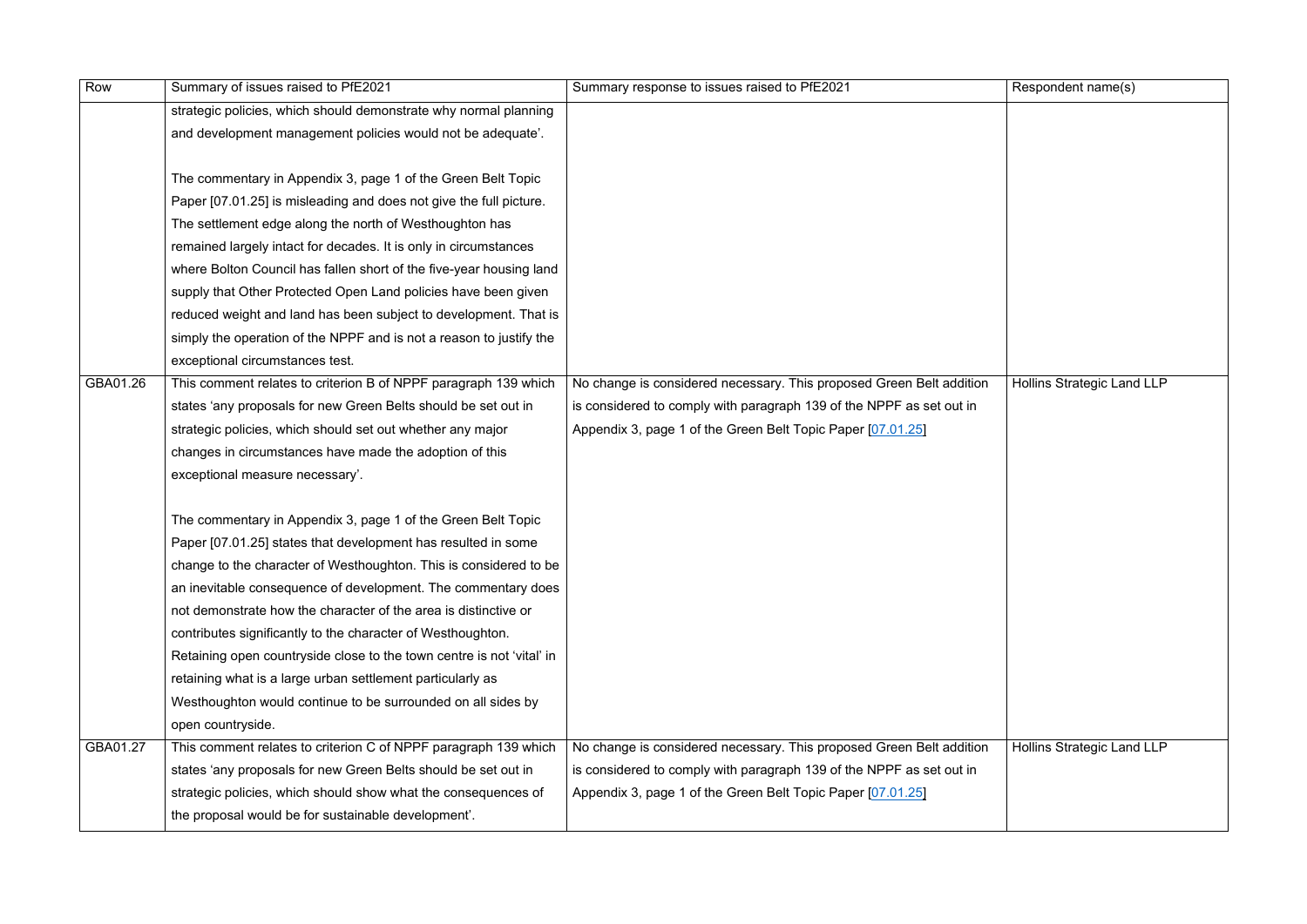| Row      | Summary of issues raised to PfE2021                                                                                                                                                                                                                                                                                                                                                                                                                                                                                               | Summary response to issues raised to PfE2021                                                                                                                                                                | Respondent name(s)                |
|----------|-----------------------------------------------------------------------------------------------------------------------------------------------------------------------------------------------------------------------------------------------------------------------------------------------------------------------------------------------------------------------------------------------------------------------------------------------------------------------------------------------------------------------------------|-------------------------------------------------------------------------------------------------------------------------------------------------------------------------------------------------------------|-----------------------------------|
|          | The commentary (appendix 3, page 1 of the Green Belt Topic<br>Paper [07.01.25]) suggests that by making the site Green Belt it<br>can make a contribution to directing development towards<br>brownfield sites within the urban area. This justification does not<br>hold ground when looking at Bolton's track record in housing<br>delivery.                                                                                                                                                                                    |                                                                                                                                                                                                             |                                   |
| GBA01.28 | This comment relates to criterion D of NPPF paragraph 139 which<br>states 'any proposals for new Green Belts should be set out in<br>strategic policies, which should demonstrate the necessity for the<br>Green Belt and its consistency with strategic policies for adjoining<br>areas'.                                                                                                                                                                                                                                        | No change is considered necessary. This proposed Green Belt addition<br>is considered to comply with paragraph 139 of the NPPF as set out in<br>Appendix 3, page 1 of the Green Belt Topic Paper [07.01.25] | <b>Hollins Strategic Land LLP</b> |
|          | The commentary (appendix 3, page 1 of the Green Belt Topic<br>Paper [07.01.25]) states that the assessment shows that GBA01 is<br>strong in relation to the purpose of preventing urban sprawl<br>because of the lack of urban sprawl within the parcel and because<br>it is open. However, any undeveloped field on the edge of an<br>urban settlement could come to the same conclusion.                                                                                                                                        |                                                                                                                                                                                                             |                                   |
|          | In addition, the commentary states GBA01 would contribute to<br>preserving the gap between settlements and to safeguarding the<br>countryside from encroachment. However, it is argued that the<br>extent to which the parcel preserves the gap between it and Bolton<br>and Horwich is limited due to the M61 and railway lines. Due to the<br>settlement edge extending along three sides of the parcel, with the<br>M61 completing the fourth, the only reasonable conclusion is that<br>GBA01 is a strongly constrained site. |                                                                                                                                                                                                             |                                   |
|          | The parcel is heavily influenced by physical features around its<br>boundaries and therefore it's 'openness' is strictly limited to the<br>parcel itself which could be said for any undeveloped field. The                                                                                                                                                                                                                                                                                                                       |                                                                                                                                                                                                             |                                   |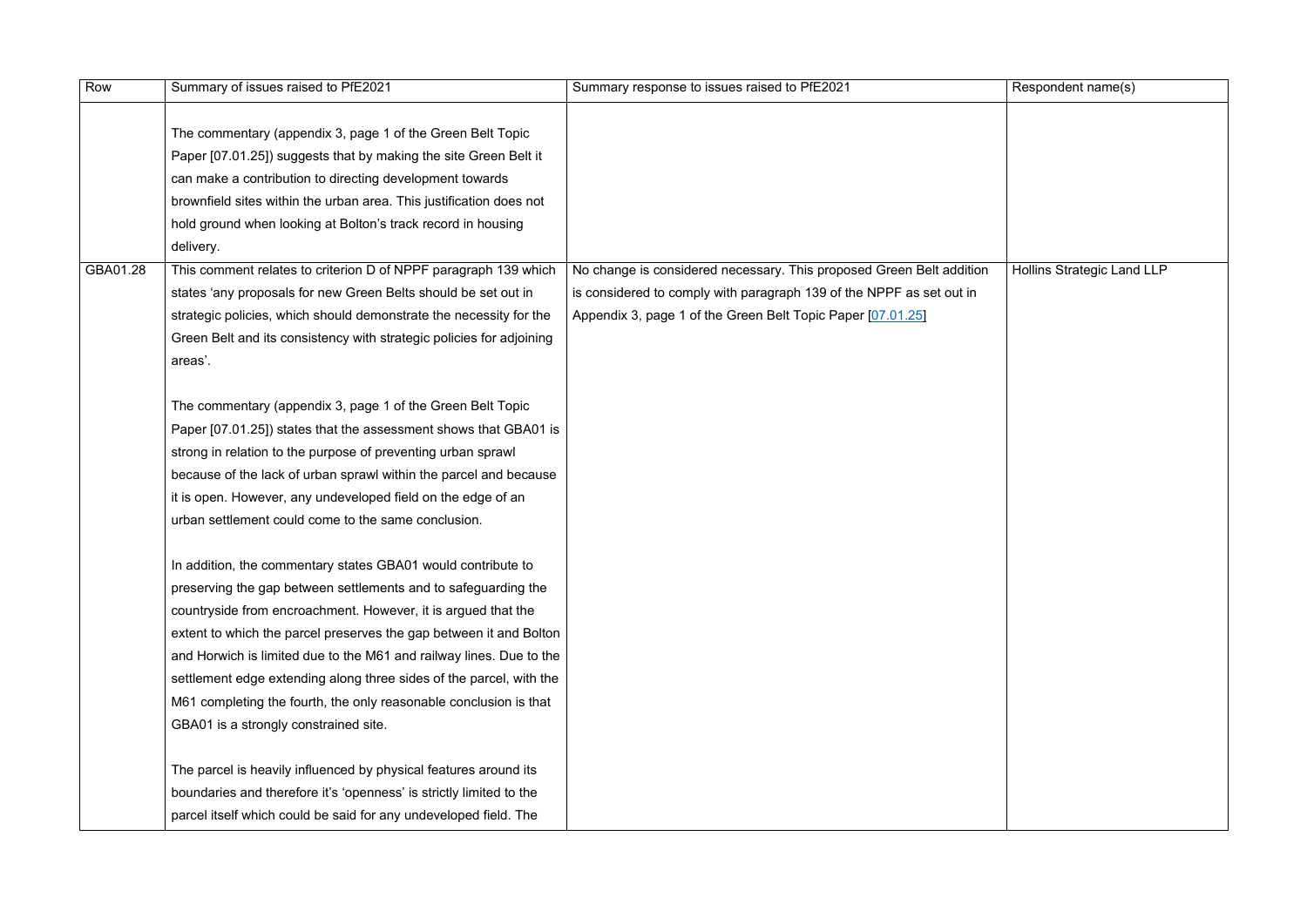| 'Contribution of Proposed 2020 GMSF Green Belt Additions'<br>states that there is no built development within GBA01. This is<br>factually incorrect given the built form associated with Ditchers<br>Farm and the paraphernalia associated with a gypsy and travelling<br>people's site.<br>GBA01.29<br>This comment relates to criterion E of NPPF paragraph 139 which<br>No change is considered necessary. This proposed Green Belt addition<br><b>Hollins Strategic Land LLP</b><br>states 'any proposals for new Green Belts should be set out in<br>is considered to comply with paragraph 139 of the NPPF as set out in<br>strategic policies, which should show how the Green Belt would<br>Appendix 3, page 1 of the Green Belt Topic Paper [07.01.25]<br>meet the other objectives of the Framework'.<br>The commentary (appendix 3, page 1 of the Green Belt Topic<br>Paper [07.01.25]) states that the inclusion of GBA01 in the Green<br>Belt would allow opportunities for environmental gains, habitat<br>creation and improving public access. In the absence of any<br>evidence in how GBA01, added to the Green Belt, would deliver<br>the improvements more than would be achieved under its current<br>designation as Protected Open Land the exceptional<br>circumstances test is not met.<br>NPPF Paragraph 140<br>Mr Francis Lee<br>GBA01.30<br>The plan is not consistent with national policy as the test in NPPF<br>No change is considered necessary. The justification for the Green Belt<br><b>Hollins Strategic Land LLP</b><br>paragraph 140 that 'once established, Green Belt boundaries<br>addition proposed is provided in Appendix 3, page 1 of the Green Belt<br>should only be altered where exceptional circumstances are fully<br>Topic Paper [07.01.25]<br>evidenced and justified' has not been passed'. The necessary<br>exceptional circumstances are not demonstrated.<br><b>Site Specific Exceptional Circumstances</b><br>GBA01.31<br>In the case of Ditchers Farm, Westhoughton, the only potential<br>No change is considered necessary. The justification for the Green Belt<br>purpose to which it is claimed that it would make a strong<br>addition proposed is provided in Appendix 3, page 1 of the Green Belt<br>contribution would be in preventing urban sprawl. However, this<br>Topic Paper [07.01.25]<br>would be true of any open land adjoining a built-up area and would<br>prevent the natural growth of the settlement in the future. The<br>Green Belt designation would be applied to an area which is<br>currently safeguarded. | Row | Summary of issues raised to PfE2021 | Summary response to issues raised to PfE2021 | Respondent name(s) |
|------------------------------------------------------------------------------------------------------------------------------------------------------------------------------------------------------------------------------------------------------------------------------------------------------------------------------------------------------------------------------------------------------------------------------------------------------------------------------------------------------------------------------------------------------------------------------------------------------------------------------------------------------------------------------------------------------------------------------------------------------------------------------------------------------------------------------------------------------------------------------------------------------------------------------------------------------------------------------------------------------------------------------------------------------------------------------------------------------------------------------------------------------------------------------------------------------------------------------------------------------------------------------------------------------------------------------------------------------------------------------------------------------------------------------------------------------------------------------------------------------------------------------------------------------------------------------------------------------------------------------------------------------------------------------------------------------------------------------------------------------------------------------------------------------------------------------------------------------------------------------------------------------------------------------------------------------------------------------------------------------------------------------------------------------------------------------------------------------------------------------------------------------------------------------------------------------------------------------------------------------------------------------------------------------------------------------------------------------------------------------------------------------------------------------------------------------------------------------------------------------------------------------------------------------------------------------------------------------|-----|-------------------------------------|----------------------------------------------|--------------------|
|                                                                                                                                                                                                                                                                                                                                                                                                                                                                                                                                                                                                                                                                                                                                                                                                                                                                                                                                                                                                                                                                                                                                                                                                                                                                                                                                                                                                                                                                                                                                                                                                                                                                                                                                                                                                                                                                                                                                                                                                                                                                                                                                                                                                                                                                                                                                                                                                                                                                                                                                                                                                      |     |                                     |                                              |                    |
|                                                                                                                                                                                                                                                                                                                                                                                                                                                                                                                                                                                                                                                                                                                                                                                                                                                                                                                                                                                                                                                                                                                                                                                                                                                                                                                                                                                                                                                                                                                                                                                                                                                                                                                                                                                                                                                                                                                                                                                                                                                                                                                                                                                                                                                                                                                                                                                                                                                                                                                                                                                                      |     |                                     |                                              |                    |
|                                                                                                                                                                                                                                                                                                                                                                                                                                                                                                                                                                                                                                                                                                                                                                                                                                                                                                                                                                                                                                                                                                                                                                                                                                                                                                                                                                                                                                                                                                                                                                                                                                                                                                                                                                                                                                                                                                                                                                                                                                                                                                                                                                                                                                                                                                                                                                                                                                                                                                                                                                                                      |     |                                     |                                              |                    |
|                                                                                                                                                                                                                                                                                                                                                                                                                                                                                                                                                                                                                                                                                                                                                                                                                                                                                                                                                                                                                                                                                                                                                                                                                                                                                                                                                                                                                                                                                                                                                                                                                                                                                                                                                                                                                                                                                                                                                                                                                                                                                                                                                                                                                                                                                                                                                                                                                                                                                                                                                                                                      |     |                                     |                                              |                    |
|                                                                                                                                                                                                                                                                                                                                                                                                                                                                                                                                                                                                                                                                                                                                                                                                                                                                                                                                                                                                                                                                                                                                                                                                                                                                                                                                                                                                                                                                                                                                                                                                                                                                                                                                                                                                                                                                                                                                                                                                                                                                                                                                                                                                                                                                                                                                                                                                                                                                                                                                                                                                      |     |                                     |                                              |                    |
|                                                                                                                                                                                                                                                                                                                                                                                                                                                                                                                                                                                                                                                                                                                                                                                                                                                                                                                                                                                                                                                                                                                                                                                                                                                                                                                                                                                                                                                                                                                                                                                                                                                                                                                                                                                                                                                                                                                                                                                                                                                                                                                                                                                                                                                                                                                                                                                                                                                                                                                                                                                                      |     |                                     |                                              |                    |
| <b>Persimmon Homes North West</b>                                                                                                                                                                                                                                                                                                                                                                                                                                                                                                                                                                                                                                                                                                                                                                                                                                                                                                                                                                                                                                                                                                                                                                                                                                                                                                                                                                                                                                                                                                                                                                                                                                                                                                                                                                                                                                                                                                                                                                                                                                                                                                                                                                                                                                                                                                                                                                                                                                                                                                                                                                    |     |                                     |                                              |                    |
|                                                                                                                                                                                                                                                                                                                                                                                                                                                                                                                                                                                                                                                                                                                                                                                                                                                                                                                                                                                                                                                                                                                                                                                                                                                                                                                                                                                                                                                                                                                                                                                                                                                                                                                                                                                                                                                                                                                                                                                                                                                                                                                                                                                                                                                                                                                                                                                                                                                                                                                                                                                                      |     |                                     |                                              |                    |
|                                                                                                                                                                                                                                                                                                                                                                                                                                                                                                                                                                                                                                                                                                                                                                                                                                                                                                                                                                                                                                                                                                                                                                                                                                                                                                                                                                                                                                                                                                                                                                                                                                                                                                                                                                                                                                                                                                                                                                                                                                                                                                                                                                                                                                                                                                                                                                                                                                                                                                                                                                                                      |     |                                     |                                              |                    |
|                                                                                                                                                                                                                                                                                                                                                                                                                                                                                                                                                                                                                                                                                                                                                                                                                                                                                                                                                                                                                                                                                                                                                                                                                                                                                                                                                                                                                                                                                                                                                                                                                                                                                                                                                                                                                                                                                                                                                                                                                                                                                                                                                                                                                                                                                                                                                                                                                                                                                                                                                                                                      |     |                                     |                                              |                    |
|                                                                                                                                                                                                                                                                                                                                                                                                                                                                                                                                                                                                                                                                                                                                                                                                                                                                                                                                                                                                                                                                                                                                                                                                                                                                                                                                                                                                                                                                                                                                                                                                                                                                                                                                                                                                                                                                                                                                                                                                                                                                                                                                                                                                                                                                                                                                                                                                                                                                                                                                                                                                      |     |                                     |                                              |                    |
|                                                                                                                                                                                                                                                                                                                                                                                                                                                                                                                                                                                                                                                                                                                                                                                                                                                                                                                                                                                                                                                                                                                                                                                                                                                                                                                                                                                                                                                                                                                                                                                                                                                                                                                                                                                                                                                                                                                                                                                                                                                                                                                                                                                                                                                                                                                                                                                                                                                                                                                                                                                                      |     |                                     |                                              |                    |
|                                                                                                                                                                                                                                                                                                                                                                                                                                                                                                                                                                                                                                                                                                                                                                                                                                                                                                                                                                                                                                                                                                                                                                                                                                                                                                                                                                                                                                                                                                                                                                                                                                                                                                                                                                                                                                                                                                                                                                                                                                                                                                                                                                                                                                                                                                                                                                                                                                                                                                                                                                                                      |     |                                     |                                              |                    |
|                                                                                                                                                                                                                                                                                                                                                                                                                                                                                                                                                                                                                                                                                                                                                                                                                                                                                                                                                                                                                                                                                                                                                                                                                                                                                                                                                                                                                                                                                                                                                                                                                                                                                                                                                                                                                                                                                                                                                                                                                                                                                                                                                                                                                                                                                                                                                                                                                                                                                                                                                                                                      |     |                                     |                                              |                    |
|                                                                                                                                                                                                                                                                                                                                                                                                                                                                                                                                                                                                                                                                                                                                                                                                                                                                                                                                                                                                                                                                                                                                                                                                                                                                                                                                                                                                                                                                                                                                                                                                                                                                                                                                                                                                                                                                                                                                                                                                                                                                                                                                                                                                                                                                                                                                                                                                                                                                                                                                                                                                      |     |                                     |                                              |                    |
|                                                                                                                                                                                                                                                                                                                                                                                                                                                                                                                                                                                                                                                                                                                                                                                                                                                                                                                                                                                                                                                                                                                                                                                                                                                                                                                                                                                                                                                                                                                                                                                                                                                                                                                                                                                                                                                                                                                                                                                                                                                                                                                                                                                                                                                                                                                                                                                                                                                                                                                                                                                                      |     |                                     |                                              |                    |
|                                                                                                                                                                                                                                                                                                                                                                                                                                                                                                                                                                                                                                                                                                                                                                                                                                                                                                                                                                                                                                                                                                                                                                                                                                                                                                                                                                                                                                                                                                                                                                                                                                                                                                                                                                                                                                                                                                                                                                                                                                                                                                                                                                                                                                                                                                                                                                                                                                                                                                                                                                                                      |     |                                     |                                              |                    |
|                                                                                                                                                                                                                                                                                                                                                                                                                                                                                                                                                                                                                                                                                                                                                                                                                                                                                                                                                                                                                                                                                                                                                                                                                                                                                                                                                                                                                                                                                                                                                                                                                                                                                                                                                                                                                                                                                                                                                                                                                                                                                                                                                                                                                                                                                                                                                                                                                                                                                                                                                                                                      |     |                                     |                                              |                    |
|                                                                                                                                                                                                                                                                                                                                                                                                                                                                                                                                                                                                                                                                                                                                                                                                                                                                                                                                                                                                                                                                                                                                                                                                                                                                                                                                                                                                                                                                                                                                                                                                                                                                                                                                                                                                                                                                                                                                                                                                                                                                                                                                                                                                                                                                                                                                                                                                                                                                                                                                                                                                      |     |                                     |                                              |                    |
|                                                                                                                                                                                                                                                                                                                                                                                                                                                                                                                                                                                                                                                                                                                                                                                                                                                                                                                                                                                                                                                                                                                                                                                                                                                                                                                                                                                                                                                                                                                                                                                                                                                                                                                                                                                                                                                                                                                                                                                                                                                                                                                                                                                                                                                                                                                                                                                                                                                                                                                                                                                                      |     |                                     |                                              |                    |
|                                                                                                                                                                                                                                                                                                                                                                                                                                                                                                                                                                                                                                                                                                                                                                                                                                                                                                                                                                                                                                                                                                                                                                                                                                                                                                                                                                                                                                                                                                                                                                                                                                                                                                                                                                                                                                                                                                                                                                                                                                                                                                                                                                                                                                                                                                                                                                                                                                                                                                                                                                                                      |     |                                     |                                              |                    |
|                                                                                                                                                                                                                                                                                                                                                                                                                                                                                                                                                                                                                                                                                                                                                                                                                                                                                                                                                                                                                                                                                                                                                                                                                                                                                                                                                                                                                                                                                                                                                                                                                                                                                                                                                                                                                                                                                                                                                                                                                                                                                                                                                                                                                                                                                                                                                                                                                                                                                                                                                                                                      |     |                                     |                                              |                    |
|                                                                                                                                                                                                                                                                                                                                                                                                                                                                                                                                                                                                                                                                                                                                                                                                                                                                                                                                                                                                                                                                                                                                                                                                                                                                                                                                                                                                                                                                                                                                                                                                                                                                                                                                                                                                                                                                                                                                                                                                                                                                                                                                                                                                                                                                                                                                                                                                                                                                                                                                                                                                      |     |                                     |                                              |                    |
|                                                                                                                                                                                                                                                                                                                                                                                                                                                                                                                                                                                                                                                                                                                                                                                                                                                                                                                                                                                                                                                                                                                                                                                                                                                                                                                                                                                                                                                                                                                                                                                                                                                                                                                                                                                                                                                                                                                                                                                                                                                                                                                                                                                                                                                                                                                                                                                                                                                                                                                                                                                                      |     |                                     |                                              |                    |
|                                                                                                                                                                                                                                                                                                                                                                                                                                                                                                                                                                                                                                                                                                                                                                                                                                                                                                                                                                                                                                                                                                                                                                                                                                                                                                                                                                                                                                                                                                                                                                                                                                                                                                                                                                                                                                                                                                                                                                                                                                                                                                                                                                                                                                                                                                                                                                                                                                                                                                                                                                                                      |     |                                     |                                              |                    |
|                                                                                                                                                                                                                                                                                                                                                                                                                                                                                                                                                                                                                                                                                                                                                                                                                                                                                                                                                                                                                                                                                                                                                                                                                                                                                                                                                                                                                                                                                                                                                                                                                                                                                                                                                                                                                                                                                                                                                                                                                                                                                                                                                                                                                                                                                                                                                                                                                                                                                                                                                                                                      |     |                                     |                                              |                    |
|                                                                                                                                                                                                                                                                                                                                                                                                                                                                                                                                                                                                                                                                                                                                                                                                                                                                                                                                                                                                                                                                                                                                                                                                                                                                                                                                                                                                                                                                                                                                                                                                                                                                                                                                                                                                                                                                                                                                                                                                                                                                                                                                                                                                                                                                                                                                                                                                                                                                                                                                                                                                      |     |                                     |                                              |                    |
|                                                                                                                                                                                                                                                                                                                                                                                                                                                                                                                                                                                                                                                                                                                                                                                                                                                                                                                                                                                                                                                                                                                                                                                                                                                                                                                                                                                                                                                                                                                                                                                                                                                                                                                                                                                                                                                                                                                                                                                                                                                                                                                                                                                                                                                                                                                                                                                                                                                                                                                                                                                                      |     |                                     |                                              |                    |
|                                                                                                                                                                                                                                                                                                                                                                                                                                                                                                                                                                                                                                                                                                                                                                                                                                                                                                                                                                                                                                                                                                                                                                                                                                                                                                                                                                                                                                                                                                                                                                                                                                                                                                                                                                                                                                                                                                                                                                                                                                                                                                                                                                                                                                                                                                                                                                                                                                                                                                                                                                                                      |     |                                     |                                              |                    |
|                                                                                                                                                                                                                                                                                                                                                                                                                                                                                                                                                                                                                                                                                                                                                                                                                                                                                                                                                                                                                                                                                                                                                                                                                                                                                                                                                                                                                                                                                                                                                                                                                                                                                                                                                                                                                                                                                                                                                                                                                                                                                                                                                                                                                                                                                                                                                                                                                                                                                                                                                                                                      |     |                                     |                                              |                    |
|                                                                                                                                                                                                                                                                                                                                                                                                                                                                                                                                                                                                                                                                                                                                                                                                                                                                                                                                                                                                                                                                                                                                                                                                                                                                                                                                                                                                                                                                                                                                                                                                                                                                                                                                                                                                                                                                                                                                                                                                                                                                                                                                                                                                                                                                                                                                                                                                                                                                                                                                                                                                      |     |                                     |                                              |                    |
|                                                                                                                                                                                                                                                                                                                                                                                                                                                                                                                                                                                                                                                                                                                                                                                                                                                                                                                                                                                                                                                                                                                                                                                                                                                                                                                                                                                                                                                                                                                                                                                                                                                                                                                                                                                                                                                                                                                                                                                                                                                                                                                                                                                                                                                                                                                                                                                                                                                                                                                                                                                                      |     |                                     |                                              |                    |

| Respondent name(s)                |
|-----------------------------------|
|                                   |
| <b>Hollins Strategic Land LLP</b> |
| Mr Francis Lee                    |
| <b>Hollins Strategic Land LLP</b> |
| <b>Persimmon Homes North West</b> |
|                                   |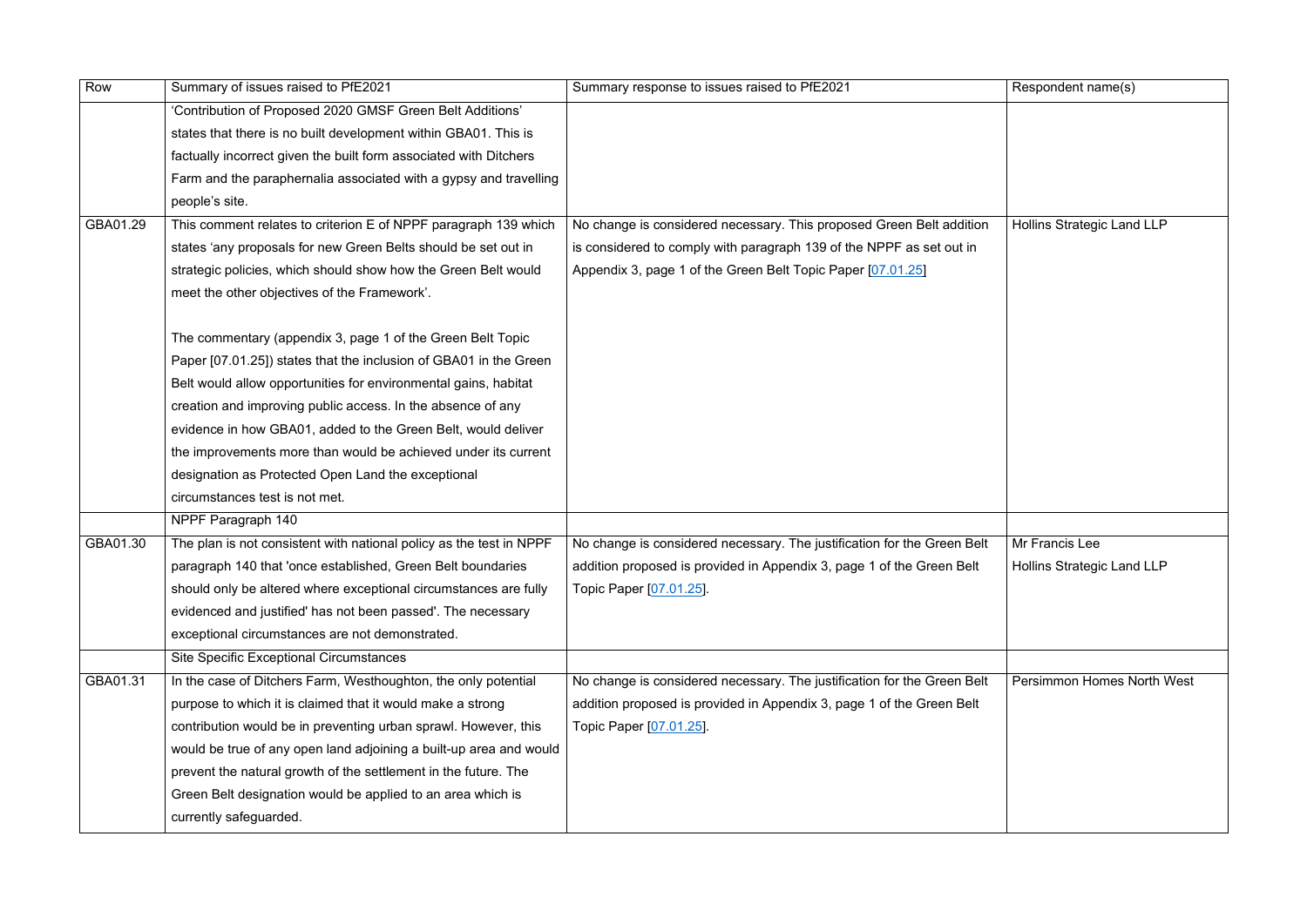| Row      | Summary of issues raised to PfE2021                                                                                                                       | Summary response to issues raised to PfE2021                                                                                                                                | Respondent name(s)                                                                                                                     |
|----------|-----------------------------------------------------------------------------------------------------------------------------------------------------------|-----------------------------------------------------------------------------------------------------------------------------------------------------------------------------|----------------------------------------------------------------------------------------------------------------------------------------|
|          | As safeguarded land is treated as Green Belt for development<br>management purposes, there is no compelling case that<br>exceptional circumstances exist. |                                                                                                                                                                             |                                                                                                                                        |
|          | Action                                                                                                                                                    |                                                                                                                                                                             |                                                                                                                                        |
| GBA01.32 | Delete proposed addition to Green Belt at Ditchers Farm,<br>Westhoughton                                                                                  | No change is considered necessary. The justification for the Green Belt<br>addition proposed is provided in Appendix 3, page 1 of the Green Belt<br>Topic Paper [07.01.25]. | <b>Persimmon Homes North West</b><br>Mr Francis Lee<br>Messers Keith, Helen and Shelia<br>Roberts<br><b>Hollins Strategic Land LLP</b> |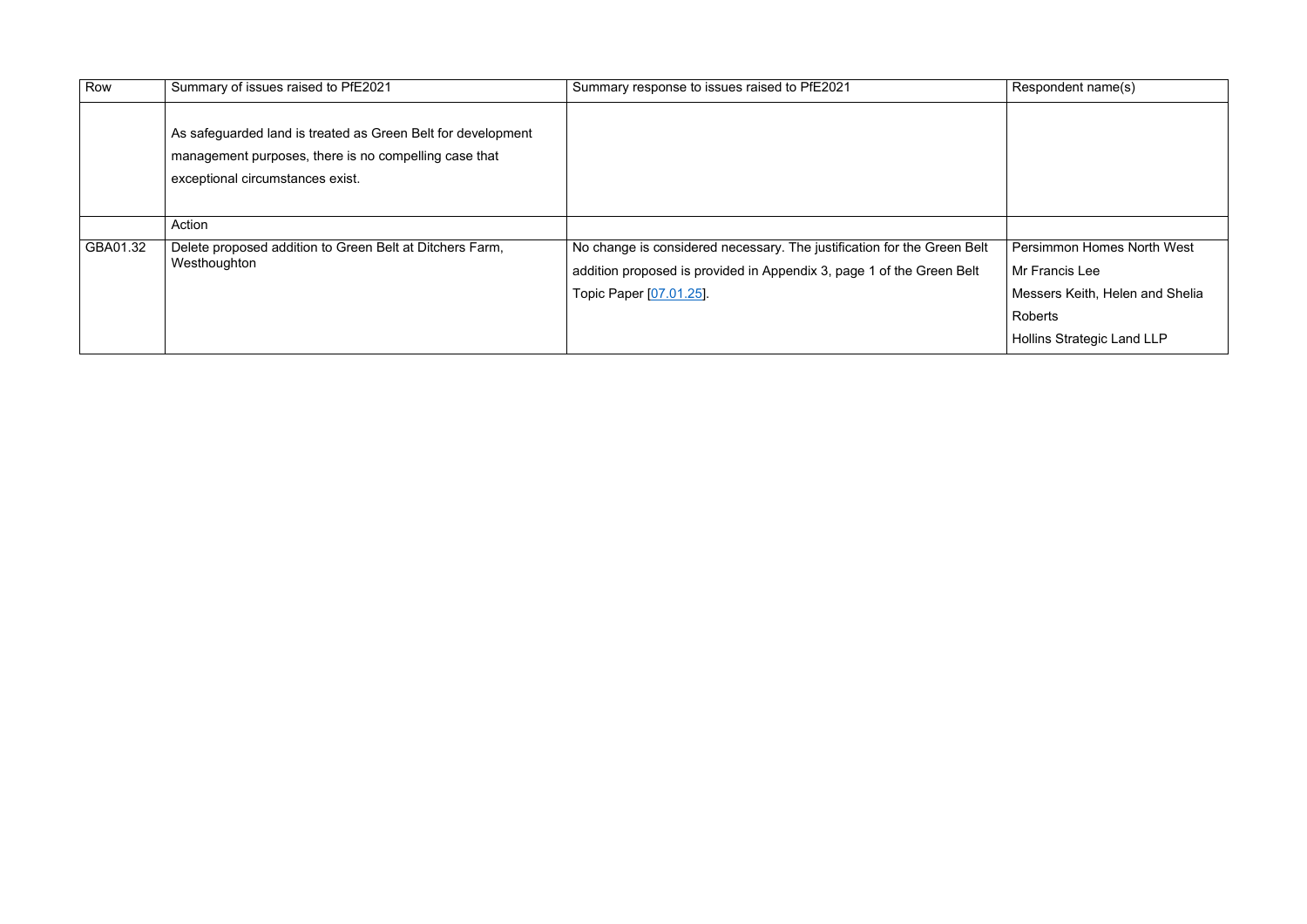## **PfE 2021 Appendix B – Additions to the Green Belt in Bolton (Policy Green Belt Addition 2 – Horwich Golf Club/Knowles Farm)**

| Row     | Summary of issues raised to PfE2021                                | Summary response to issues raised to PfE2021                                   | Respondent name(s)            |
|---------|--------------------------------------------------------------------|--------------------------------------------------------------------------------|-------------------------------|
|         | Support                                                            |                                                                                |                               |
| GBA02.1 | Support the new Green Belt addition.                               | <b>Support Noted</b>                                                           | <b>Christopher Harper</b>     |
|         |                                                                    |                                                                                | <b>Chris Green</b>            |
|         |                                                                    |                                                                                | <b>Chris Green</b>            |
|         |                                                                    |                                                                                | Rebecca Green                 |
|         |                                                                    |                                                                                | <b>Cllr Kevin McKeon</b>      |
|         |                                                                    |                                                                                | <b>Cllr Richard Silvester</b> |
|         |                                                                    |                                                                                | <b>CPRE</b>                   |
|         |                                                                    |                                                                                | The Stock Residents           |
|         |                                                                    |                                                                                | Association                   |
|         |                                                                    |                                                                                | <b>Malcolm Harrison</b>       |
| GBA02.2 | Support the new area of Green Belt. However, you can just build    | Support noted.                                                                 | <b>Christopher Harper</b>     |
|         | on them in the future and so their designation is a paper exercise |                                                                                |                               |
|         | only.                                                              | Paragraph 140 of NPPF states that Green Belt boundaries should only be altered |                               |
|         |                                                                    | where exceptional circumstances are fully evidenced and justified, through the |                               |
|         |                                                                    | preparation or updating of plans. As outlined in paragraph 141 this would be   |                               |
|         |                                                                    | assessed through examination.                                                  |                               |
|         |                                                                    | Paragraph 147 of NPPF states that inappropriate development in the Green Belt  |                               |
|         |                                                                    |                                                                                |                               |
|         |                                                                    | should not be approved except in very special circumstances.                   |                               |
|         |                                                                    | No change is considered necessary.                                             |                               |
|         |                                                                    |                                                                                |                               |
| GBA02.3 | Given the likely construction of more housing in Horwich           | <b>Noted</b>                                                                   | <b>The Stock Residents</b>    |
|         | (91352/14, 09862/20, 07245/19 and 09488/20) confirmation of        |                                                                                | Association                   |
|         | Green Belt status for GBA02 could not be more urgent.              |                                                                                |                               |
| GBA02.4 | Further evidence to support Green Belt addition GBA02 includes     | <b>Noted</b>                                                                   | The Stock Residents           |
|         | Bolton Council's Landscape Regeneration Manager, Landscape         |                                                                                | Association                   |
|         | Development and Design in its report of 22 May 2018 (The           |                                                                                | <b>Malcolm Harrison</b>       |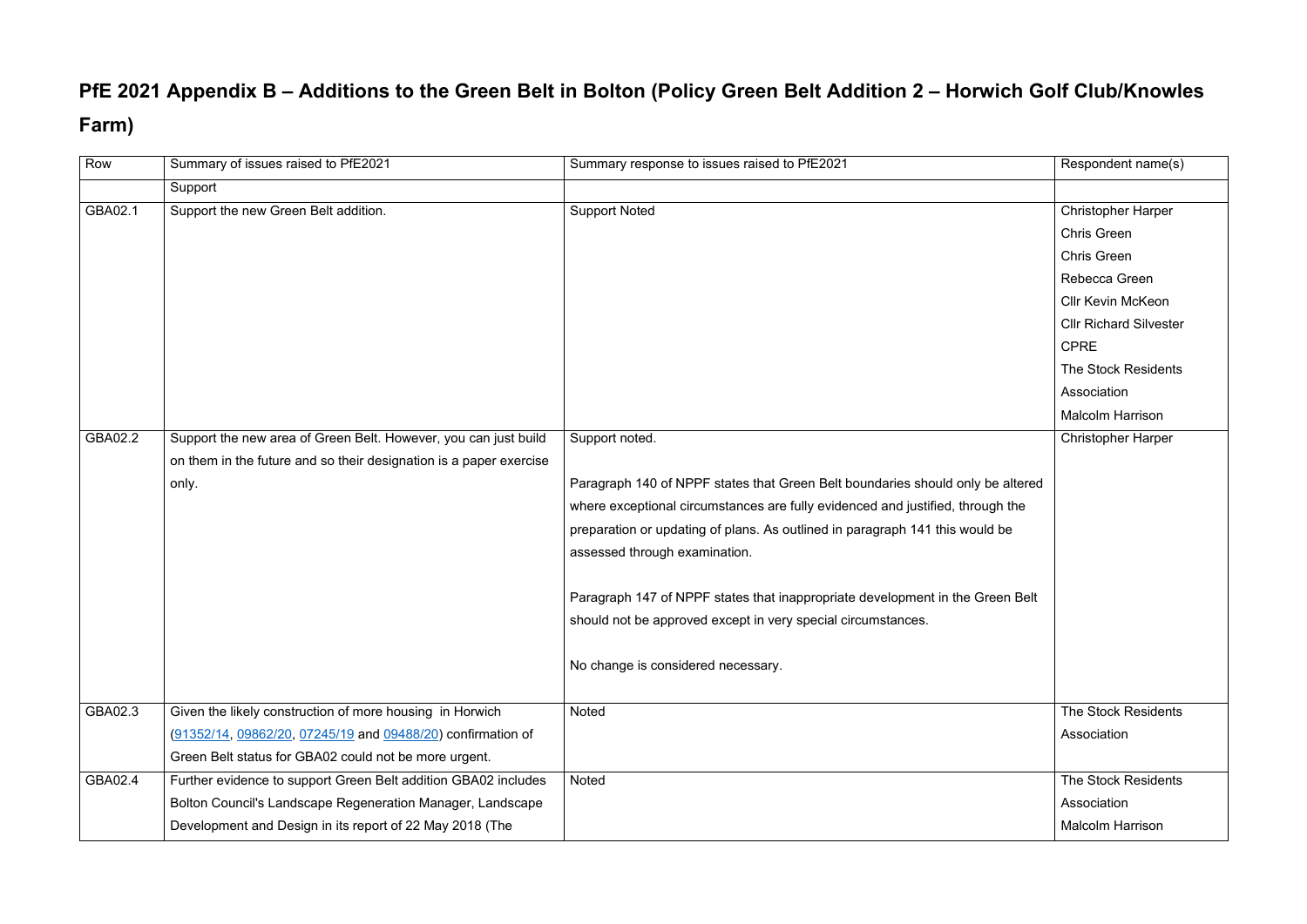| Row     | Summary of issues raised to PfE2021                                      | Summary response to issues raised to PfE2021                                                                   | Respondent name(s)      |
|---------|--------------------------------------------------------------------------|----------------------------------------------------------------------------------------------------------------|-------------------------|
|         | 'Landscape Report'). This was produced for the 2019 appeal on            |                                                                                                                |                         |
|         | this land.                                                               |                                                                                                                |                         |
|         | Evidence                                                                 |                                                                                                                |                         |
| GBA02.5 | There will need to be a specific assessment by a knowledgeable           | No change considered necessary. The approach in relation to the Green Belt                                     | Ian Culman              |
|         | but independent party to check if this site will meet the purposes       | additions is considered consistent with NPPF. The evidence provided in the                                     |                         |
|         | detailed. It is essential that the site selection process is             | Green Belt Topic Paper [07.01.25] (Appendix 3, page 1) provides appropriate                                    |                         |
|         | transparent.                                                             | justification for the Green Belt Additions.                                                                    |                         |
| GBA02.6 | The NPPF does not require a parcel of land to be classified as           | <b>Noted</b>                                                                                                   | The Stock Residents     |
|         | 'strong ' against all five of the Green Belt purposes and a 'strong'     |                                                                                                                | Association             |
|         | rating against any Green Belt purpose could be sufficient, on its        |                                                                                                                | <b>Malcolm Harrison</b> |
|         | own, to indicate that the land has potential to make an important        |                                                                                                                |                         |
|         | contribution to the Green Belt. In its assessment of parcel GBA02        |                                                                                                                |                         |
|         | the LUC report [07.01.11] concluded that for three of the purposes       |                                                                                                                |                         |
|         | there were 'strong' ratings and for the other two purposes there         |                                                                                                                |                         |
|         | were 'moderate ratings'. These findings are supported.                   |                                                                                                                |                         |
|         | The evidence justifying the addition of the land at GBA02 to the         | No change necessary. It is considered that there are exceptional circumstances                                 | Peel L&P Investments    |
| GBA02.7 | Green Belt is utterly deficient. In particular, it does not identify how | justifying the identification of new areas of Green Belt including GBA02. The                                  | North Ltd               |
|         | the circumstances at the site have changed (since the land was           | justification for this Green Belt addition is provided in Appendix 3, page 3 of the                            |                         |
|         | excluded from the 1984 Greater Manchester Green Belt Plan).              | Green Belt Topic Paper [07.01.25]. This is considered to be a robust policy                                    |                         |
|         |                                                                          | approach, supported by a proportionate evidence base. The evidence base can                                    |                         |
|         |                                                                          | be found here:                                                                                                 |                         |
|         |                                                                          | [07.01.11] Stage 2 GM Green Belt Study – Contribution Assessment of proposed<br>2020 GMSF Green Belt Additions |                         |
| GBA02.8 | LUC's Green Belt Study [07.01.11] scored this parcel                     | No change necessary. It is considered that a proportionate evidence base has                                   | Peel L&P Investments    |
|         | strong/moderate with regard to Green Belt Purpose 1 (check the           | been produced. It can be found here:                                                                           | North Ltd               |
|         | unrestricted sprawl of large built up areas).                            |                                                                                                                |                         |
|         |                                                                          | [07.01.11] Stage 2 GM Green Belt Study – Contribution Assessment of proposed                                   |                         |
|         | Contrary to the LUC assessment, the site is well contained by            | 2020 GMSF Green Belt Additions                                                                                 |                         |
|         | existing development. Any redevelopment of the parcel would not          |                                                                                                                |                         |
|         | be perceived as urban sprawl, but rather infilling of a parcel of        |                                                                                                                |                         |
|         | land surrounded by existing built development, in what is                |                                                                                                                |                         |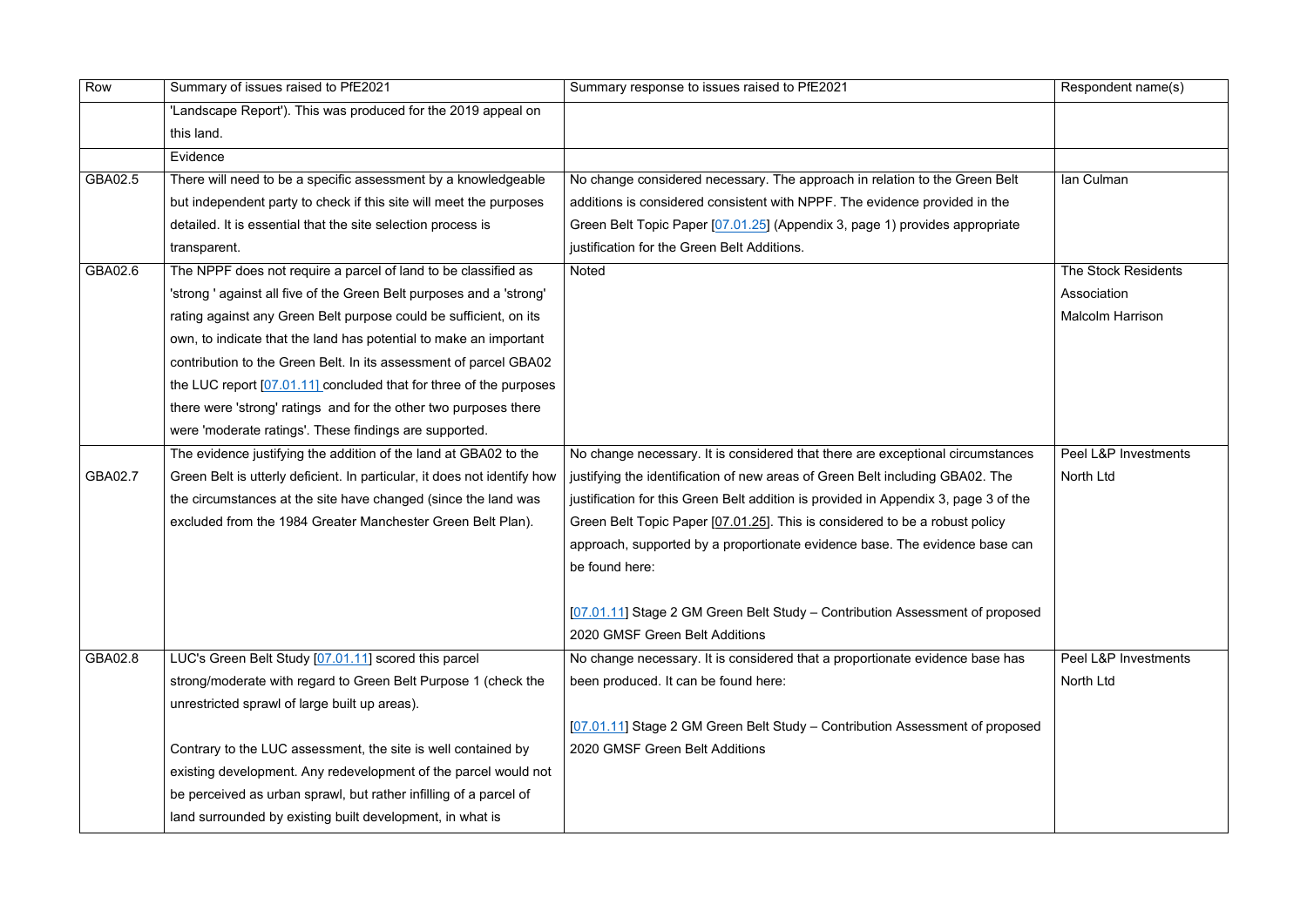| Row      | Summary of issues raised to PfE2021                                  | Summary response to issues raised to PfE2021                                 | Respondent name(s)   |
|----------|----------------------------------------------------------------------|------------------------------------------------------------------------------|----------------------|
|          | otherwise an urban/residential area. This parcel does not perform    |                                                                              |                      |
|          | a protective function to the Green Belt land to the north /east, as  |                                                                              |                      |
|          | this is already provided by the Ridgmont Estate/Cemetery.            |                                                                              |                      |
| GBA02.9  | LUC's Green Belt Study [07.01.11] scored this parcel strong with     | No change necessary. It is considered that a proportionate evidence base has | Peel L&P Investments |
|          | regard to Green Belt Purpose 2 (prevent neighbouring towns           | been produced. It can be found here:                                         | North Ltd            |
|          | merging into one another).                                           |                                                                              |                      |
|          |                                                                      | [07.01.11] Stage 2 GM Green Belt Study - Contribution Assessment of proposed |                      |
|          | It is argued that if the parcel were to be developed there would be  | 2020 GMSF Green Belt Additions                                               |                      |
|          | no narrowing of the gap(s) between Horwich and Bottom O' th'         |                                                                              |                      |
|          | Moor. Furthermore the parcel is surrounded on three sides by         |                                                                              |                      |
|          | existing development which is at least as close, or closer, to       |                                                                              |                      |
|          | Bottom O'th Moor. The site is not considered to perform any          |                                                                              |                      |
|          | function in preventing neighbouring towns merging into one           |                                                                              |                      |
|          | another.                                                             |                                                                              |                      |
| GBA02.10 | LUC's Green Belt Study [07.01.11] scored this parcel moderate        | No change necessary. It is considered that a proportionate evidence base has | Peel L&P Investments |
|          | with regard to Green Belt Purpose 3 (assist in safeguarding the      | been produced. It can be found here:                                         | North Ltd            |
|          | countryside from encroachment).                                      |                                                                              |                      |
|          |                                                                      | [07.01.11] Stage 2 GM Green Belt Study - Contribution Assessment of proposed |                      |
|          | It is argued that the parcel is heavily influenced by existing       | 2020 GMSF Green Belt Additions                                               |                      |
|          | development, has greater ties with the urban area of Horwich than    |                                                                              |                      |
|          | the rural area and that the strong and defensible boundaries         |                                                                              |                      |
|          | would prevent future development encroaching into the                |                                                                              |                      |
|          | countryside.                                                         |                                                                              |                      |
|          |                                                                      |                                                                              |                      |
|          | Additionally, LUC state that the site is not considered to form part |                                                                              |                      |
|          | of the wider countryside. In this case the site cannot play any role |                                                                              |                      |
|          | in safeguarding it from encroachment.                                |                                                                              |                      |
| GBA02.11 | LUC's Green Belt Study [07.01.11] scored this parcel strong with     | No change necessary. It is considered that a proportionate evidence base has | Peel L&P Investments |
|          | regard to Green Belt Purpose 4 (preserve the setting and 'special    | been produced. It can be found here:                                         | <b>North Ltd</b>     |
|          | character' of a historic town.                                       |                                                                              |                      |
|          |                                                                      | [07.01.11] Stage 2 GM Green Belt Study - Contribution Assessment of proposed |                      |
|          |                                                                      | 2020 GMSF Green Belt Additions                                               |                      |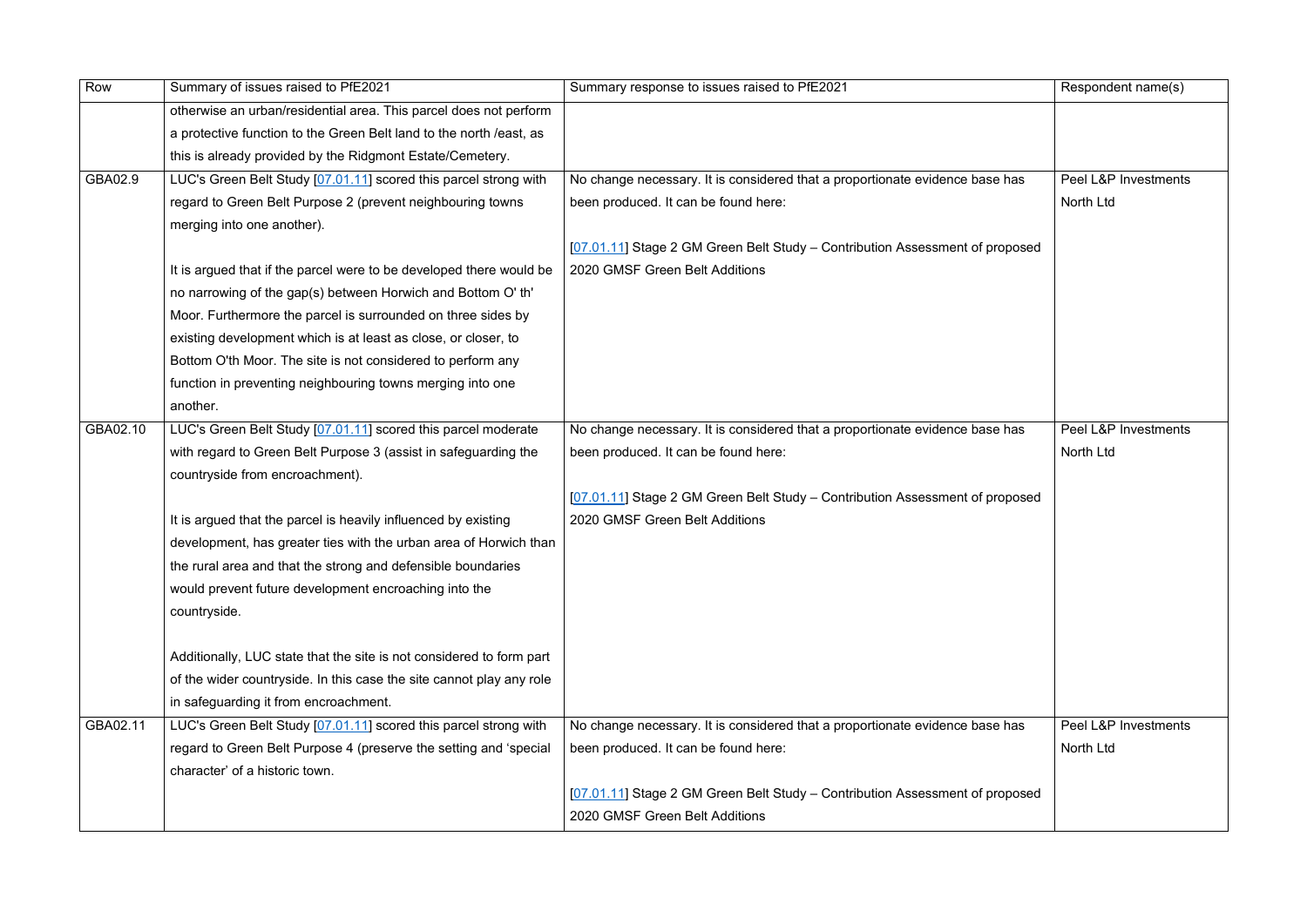| Row      | Summary of issues raised to PfE2021                                 | Summary response to issues raised to PfE2021                                         | Respondent name(s)     |
|----------|---------------------------------------------------------------------|--------------------------------------------------------------------------------------|------------------------|
|          | It is argued that this parcel makes no demonstrable contribution to |                                                                                      |                        |
|          | the setting and special character of neighbouring historic towns.   |                                                                                      |                        |
|          | Views to and from the historic towns of Bolton and Horwich, if      |                                                                                      |                        |
|          | available at all, are considered very limited and localised.        |                                                                                      |                        |
|          | Inappropriate Strategy                                              |                                                                                      |                        |
| GBA02.12 | What is the point of designating new Green Belt land when you       | No change is considered necessary. The case to deallocate Green belt for other       | Linda Field            |
|          | are simultaneously contradicting yourselves by building on          | uses is explained in appendices 1 and 2 of the Green Belt Topic Paper 07.01.25.      |                        |
|          | existing greenbelt land?                                            | The justification for the Green Belt additions proposed is provided in Appendix 3    |                        |
|          |                                                                     | of the Green Belt Topic Paper [07.01.25].                                            |                        |
|          |                                                                     |                                                                                      |                        |
|          |                                                                     | The additions have not been identified as direct replacements, either in their       |                        |
|          |                                                                     | extent or the use of the land identified, for the areas proposed for release through |                        |
|          |                                                                     | allocations in the Plan.                                                             |                        |
| GBA02.13 | The real reason for the proposed Green Belt addition is based on    | See response in row GBA02.5                                                          | <b>Paul Roebuck</b>    |
|          | political considerations (being seen to minimise the net loss in    |                                                                                      | <b>Michael Hullock</b> |
|          | Greater Manchester's Green Belt area). The Green Belt addition      |                                                                                      | lan Culman             |
|          | is just to 'hide' Green Belt loss elsewhere.                        |                                                                                      | <b>Tracy Raftery</b>   |
|          |                                                                     |                                                                                      | <b>Juliet Eastham</b>  |
| BA02.14  | The Green Belt additions are the ones unable to be developed.       | See response in row GBA02.5                                                          | lain Brown             |
|          | They provide open space for recreation.                             |                                                                                      |                        |
| GBA02.15 | Rather than adding new Green Belt just don't change existing        | No change necessary. It is considered that there are exceptional circumstances       | <b>Julie Mills</b>     |
|          | Green Belt.                                                         | justifying the identification of new areas of Green Belt including GBA02. The        |                        |
|          |                                                                     | additions have not been identified as direct replacements, either in their extent or |                        |
|          |                                                                     | the use of the land identified, for the areas proposed for release through           |                        |
|          |                                                                     | allocations in the Plan. The justification for Green Belt addition GBA02 is provided |                        |
|          |                                                                     | in Appendix 3 of the Green Belt Topic Paper $[07.01.25]$ (page 3).                   |                        |
|          |                                                                     |                                                                                      |                        |
|          |                                                                     | The justification for Green Belt losses are provided in the [07.01.25] Green Belt    |                        |
|          |                                                                     | Topic Paper.                                                                         |                        |
| GBA02.16 | Re allocating a park to greenbelt status is a mockery               | No change is considered necessary. Ditcher's Farm is not a park.                     | lain Brown             |
|          | <b>Brownfield Land</b>                                              |                                                                                      |                        |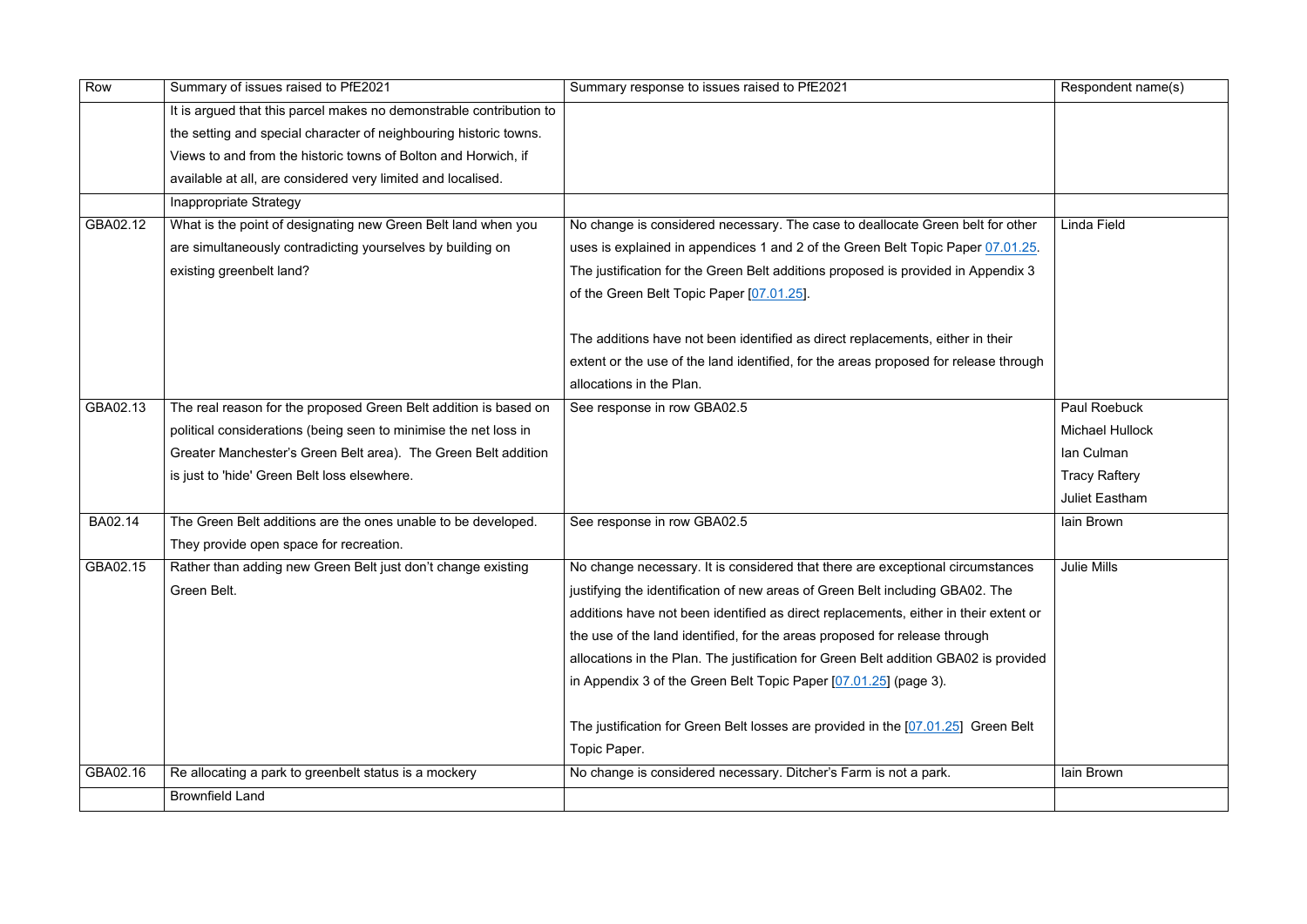| Row      | Summary of issues raised to PfE2021                              | Summary response to issues raised to PfE2021                                         | Respondent name(s)         |
|----------|------------------------------------------------------------------|--------------------------------------------------------------------------------------|----------------------------|
| GBA02.17 | There should be better use of brownfield sites and aged housing. | The PfE Plan sets out a very clear preference of using previously developed          | Paul Roebuck               |
|          | Greenbelt release should be the final option.                    | (brownfield) land and vacant buildings to meet development needs in line with        | <b>Michael Hullock</b>     |
|          |                                                                  | NPPF. However, given the scale of development required to meet the objectives        | Patricia Boon              |
|          |                                                                  | of the Plan, a limited amount of development is identified on land outside of the    | <b>The Stock Residents</b> |
|          |                                                                  | urban area on greenfield and/or Green Belt land. The details of the employment       | Association                |
|          |                                                                  | land needs and supply can be found in the Employment Topic Paper [05.01.04],         | <b>Malcolm Harrison</b>    |
|          |                                                                  | the details of the housing land needs and supply can be found in the Housing         |                            |
|          |                                                                  | Topic Paper [06.01.03]. Further details in relation to the strategic case for        |                            |
|          |                                                                  | releasing Green Belt can be found in the Green Belt Topic Paper [07.01.25]           |                            |
|          | Opposition to Green Belt loss elsewhere                          |                                                                                      |                            |
| GBA02.18 | Local open and green spaces are being removed and allowing       | Green Belt additions will help prevent this.                                         | lain Brown                 |
|          | housing villages to merge.                                       |                                                                                      |                            |
| GBA02.19 | The Green Belt additions do not change the need to limit Green   | No change necessary. It is considered that there are exceptional circumstances       | <b>Chris Green</b>         |
|          | Belt loss to the West of Wingates                                | justifying the identification of new areas of Green Belt including GBA02.            | <b>Chris Green</b>         |
|          |                                                                  |                                                                                      | Rebecca Green              |
|          |                                                                  | The additions have not been identified as direct replacements, either in their       |                            |
|          |                                                                  | extent or the use of the land identified, for the areas proposed for release through |                            |
|          |                                                                  | allocations in the Plan. There is not therefore intended to be a direct correlation  |                            |
|          |                                                                  | between the areas released from the Green Belt and those proposed as additions.      |                            |
|          |                                                                  |                                                                                      |                            |
|          |                                                                  | The justification for the Green Belt addition proposed is provided in Appendix 3,    |                            |
|          |                                                                  | page 3 of the Green Belt Topic Paper [07.01.25].                                     |                            |
|          |                                                                  |                                                                                      |                            |
|          |                                                                  | The justification for the Green Belt loss at JPA6 West of Wingates M61 Junction 6    |                            |
|          |                                                                  | is provided in the [07.01.25] Green Belt Topic Paper and [10.02.07] JPA6 West of     |                            |
|          |                                                                  | Wingates M61 Junction 6 Allocation Topic Paper (paragraph 14.13).                    |                            |
| GBA02.20 | The Green Belt additions do not make Green Belt loss elsewhere   | The additions have not been identified as direct replacements, either in their       | <b>Tracy Raftery</b>       |
|          | acceptable. There should be no Green Belt loss.                  | extent or the use of the land identified, for the areas proposed for release through |                            |
|          |                                                                  | allocations in the Plan. The Green Belt Topic Paper $[07.01.25]$ provides the        |                            |
|          |                                                                  | strategic case supporting Green Belt release. No change is considered                |                            |
|          |                                                                  | necessary.                                                                           |                            |
|          | Quantity                                                         |                                                                                      |                            |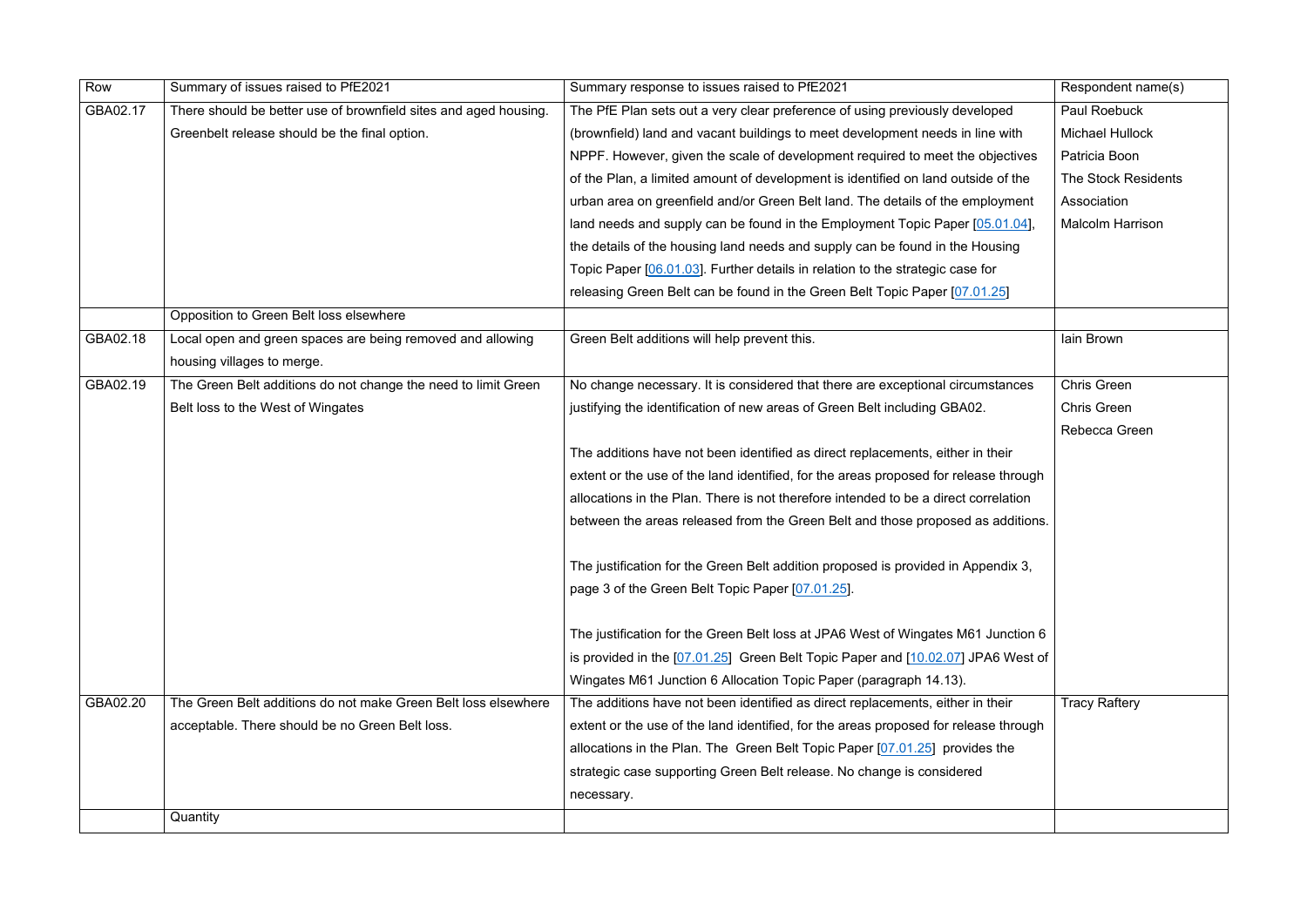| Row      | Summary of issues raised to PfE2021                                  | Summary response to issues raised to PfE2021                                           | Respondent name(s)            |
|----------|----------------------------------------------------------------------|----------------------------------------------------------------------------------------|-------------------------------|
| GBA02.21 | These are just small parcels of land in comparison to the Green      | No change is considered necessary. The additions have not been identified as           | Kim Scragg                    |
|          | Belt that will be lost.                                              | direct replacements, either in their extent or the use of the land identified, for the |                               |
|          |                                                                      | areas proposed for release through allocation(s) in the Plan. There is not             |                               |
|          |                                                                      | therefore intended to be a direct correlation between the areas released from the      |                               |
|          |                                                                      | Green Belt and those proposed as additions.                                            |                               |
|          | <b>Existing Planning Permissions</b>                                 |                                                                                        |                               |
| GBA02.22 | Object to the planning permissions for new homes that are located    | Objection noted. These planning applications were refused by Bolton Council. The       | Karen Flanagan                |
|          | within this proposed Green Belt addition. The application            | applicant appealed these decisions. The appeals were allowed by the Planning           | Patricia Boon                 |
|          | references are 07245/19 and 09488/20.                                | Inspectorate, thus planning permission was granted.                                    | Chris Hodgkinson              |
|          |                                                                      |                                                                                        | <b>CPRE</b>                   |
|          |                                                                      |                                                                                        | <b>The Stock Residents</b>    |
|          |                                                                      |                                                                                        | Association                   |
| GBA02.23 | Recently two planning applications, 07245/19 and 09488/20, to        | No change is considered necessary. The justification for Green Belt addition           | <b>Cllr Kevin McKeon</b>      |
|          | build on land at Horwich Golf Club and Knowles Farm were             | GBA02 is provided in Appendix 3, page 3 of the Green Belt Topic Paper                  | <b>Cllr Richard Silvester</b> |
|          | approved on appeal by the Planning Inspectorate. These are           | $[07.01.25]$ .                                                                         | The Stock Residents           |
|          | located within the proposed Green Belt addition.                     |                                                                                        | Association                   |
|          | Notwithstanding this the Green Belt addition at this location should |                                                                                        | <b>Malcolm Harrison</b>       |
|          | still proceed because the arguments made in favour of Green Belt     |                                                                                        |                               |
|          | designation remain relevant and persuasive. The land fits the        |                                                                                        |                               |
|          | criteria of Green Belt land being on the edge of the Horwich         |                                                                                        |                               |
|          | settlement and on the borders of the lower slopes of the             |                                                                                        |                               |
|          | surrounding Pennine Moors. At the inquiry there was considered       |                                                                                        |                               |
|          | to be tilted balance with the Inspector's view of the tilted balance |                                                                                        |                               |
|          | concluding in favour of development. The granting of permission      |                                                                                        |                               |
|          | gives altogether greater force to meeting the key objectives of      |                                                                                        |                               |
|          | NPPF and the PPG and designation of Green Belt.                      |                                                                                        |                               |
|          | There needs to be some modifications as regards the boundary. It     |                                                                                        |                               |
|          | is considered that the development proposals permitted allow for     |                                                                                        |                               |
|          | logical boundaries to be drawn for the Green Belt addition. Two      |                                                                                        |                               |
|          | possible boundary limits to the southern edge of the proposed        |                                                                                        |                               |
|          | Green Belt designation have been proposed, one for each              |                                                                                        |                               |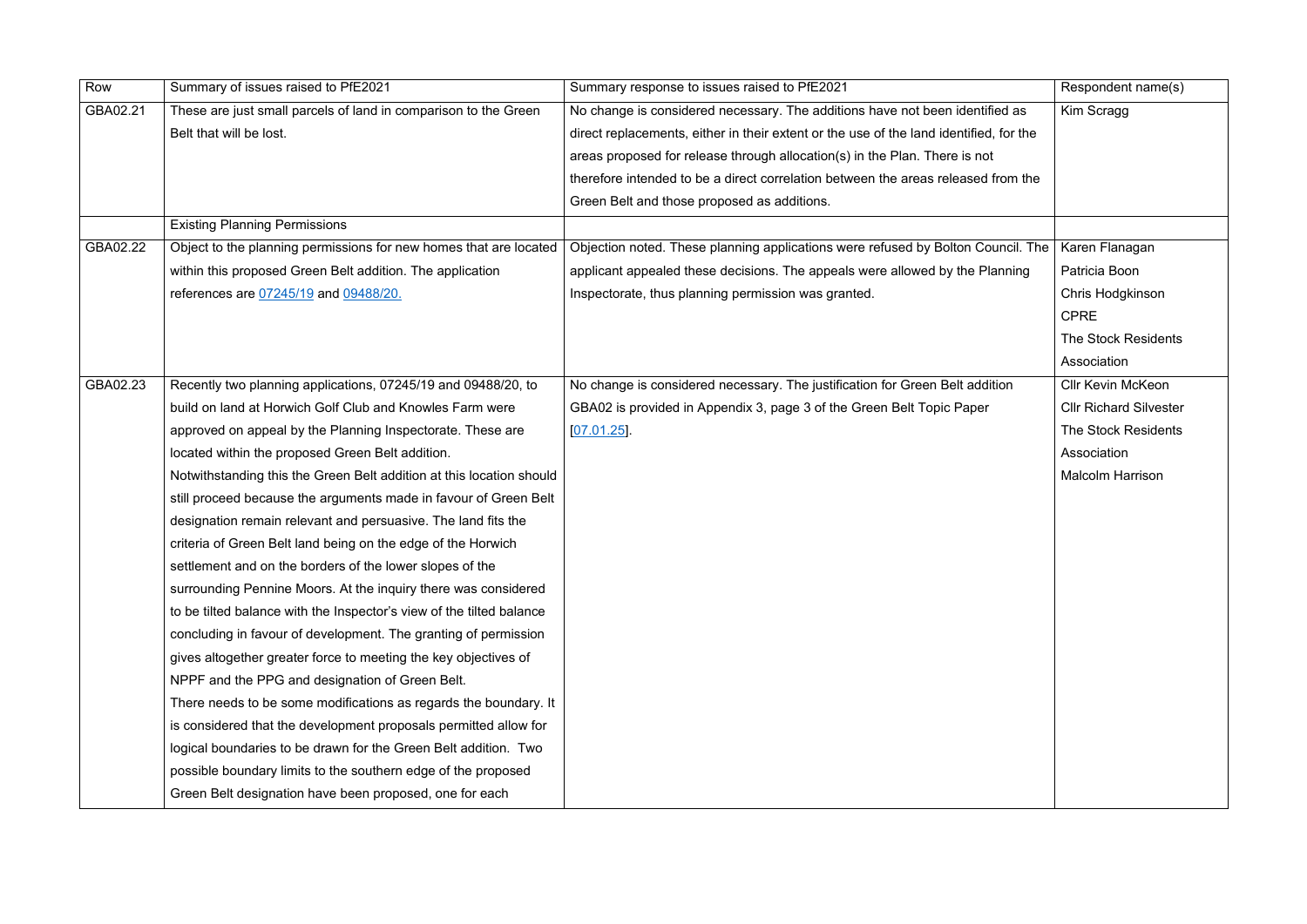| Row      | Summary of issues raised to PfE2021                                     | Summary response to issues raised to PfE2021                                        | Respondent name(s)     |
|----------|-------------------------------------------------------------------------|-------------------------------------------------------------------------------------|------------------------|
|          | planning permission. These boundaries have been drawn at the            |                                                                                     |                        |
|          | edges of the proposed housing developments.                             |                                                                                     |                        |
| GBA02.24 | Notwithstanding the planning permission given to part of the site       | Comment noted.                                                                      | <b>Anthony Rigby</b>   |
|          | this Green Belt addition should proceed. The very strong case           |                                                                                     |                        |
|          | previously made by Bolton Metropolitan Borough Council to give          |                                                                                     |                        |
|          | this area Green Belt designation continues to apply.                    |                                                                                     |                        |
| GBA02.25 | Since the publication of PfE planning permission has been               | See response in row GBA02.23                                                        | <b>David Hawes</b>     |
|          | granted on this site. The application references are 07245/19 and       |                                                                                     | Peel L&P Investments   |
|          | 09488/20. Following the delivery of the approved development,           |                                                                                     | North Ltd              |
|          | the site would not perform any of the purposes of the Green Belt        |                                                                                     | <b>Roderick Riesco</b> |
|          | and would not contribute to the openness of the wider area. There       |                                                                                     |                        |
|          | is therefore no justification for adding the site to the Green Belt.    |                                                                                     |                        |
|          | Urban extension to Horwich                                              | GBA02.20                                                                            |                        |
| GBA02.26 | The site lies within a highly sustainable location.                     | This matter is addressed elsewhere. Comment not relevant to the proposed            | Peel L&P Investments   |
|          | It is well-related to the existing urban area and is a logical location | addition of Green Belt at this location, which is considered to be a robust policy  | North Ltd              |
|          | for a sustainable urban extension of Horwich.                           | based on a proportionate evidence base.                                             |                        |
|          |                                                                         | The justification for this Green Belt addition is provided in Appendix 3, page 3 of |                        |
|          |                                                                         | the Green Belt Topic Paper [07.01.25]. The evidence base can be found here:         |                        |
|          |                                                                         | [07.01.11] Stage 2 GM Green Belt Study – Contribution Assessment of proposed        |                        |
|          |                                                                         | 2020 GMSF Green Belt Additions                                                      |                        |
|          | NPPF Paragraph 139 - Assessment of justification for proposed           |                                                                                     |                        |
|          | addition to the Green Belt                                              |                                                                                     |                        |
| GBA02.27 | This comment relates to criterion A of NPPF paragraph 139 which         | No change is considered necessary. This proposed Green Belt addition is             | Peel L&P Investments   |
|          | states 'any proposals for new Green Belts should be set out in          | considered to comply with paragraph 139 of the NPPF as set out in Appendix 3,       | North Ltd              |
|          | strategic policies, which should demonstrate why normal planning        | page 3 of the Green Belt Topic Paper [07.01.25]                                     |                        |
|          | and development management policies would not be adequate'.             |                                                                                     |                        |
|          | It is argued that PfE asserts that the land needs to remain             |                                                                                     |                        |
|          | permanently open without providing any reasons, or evidence of          |                                                                                     |                        |
|          | the consideration of the development potential of this site. There      |                                                                                     |                        |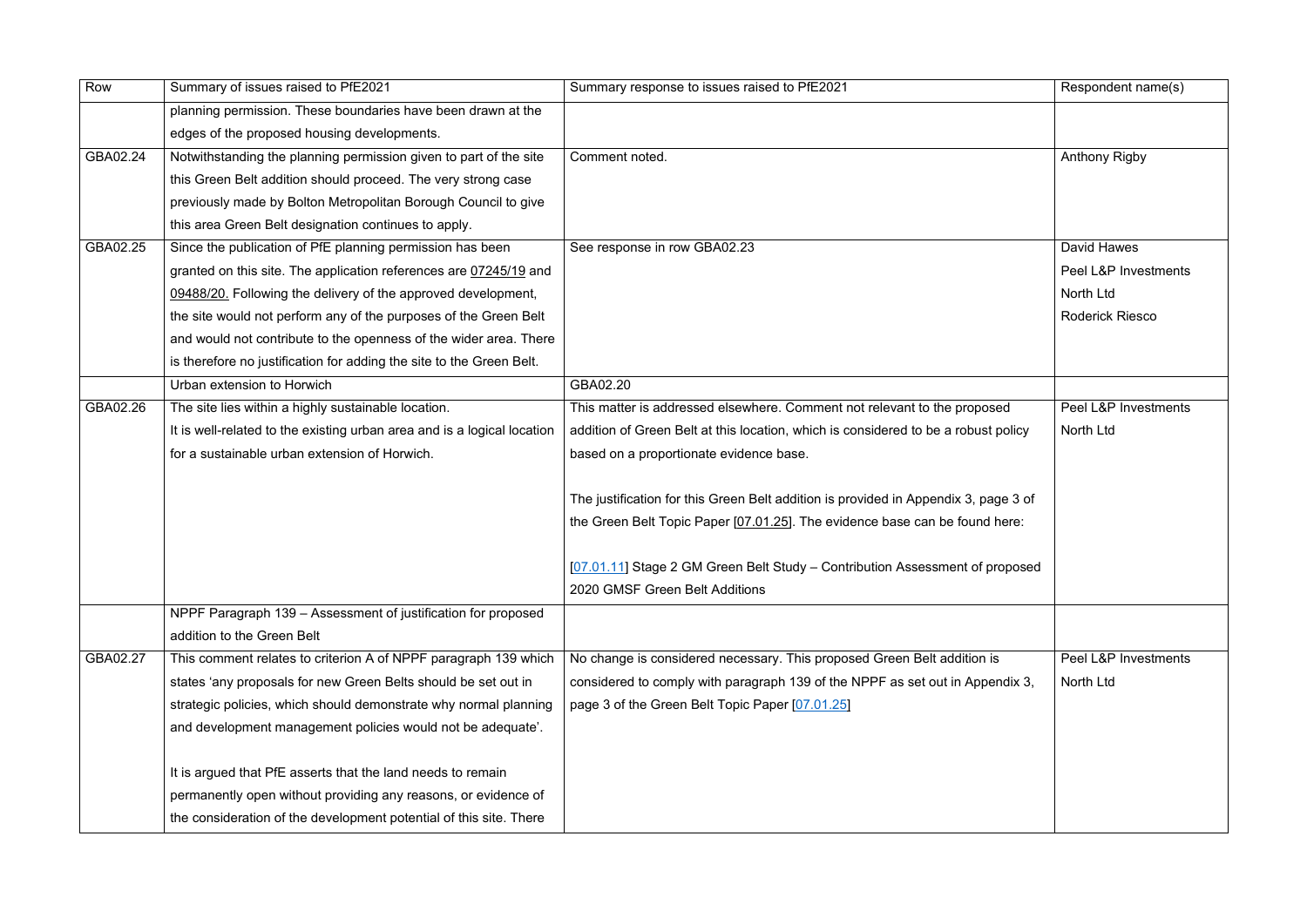| Row      | Summary of issues raised to PfE2021                                | Summary response to issues raised to PfE2021 | Respondent name(s)   |
|----------|--------------------------------------------------------------------|----------------------------------------------|----------------------|
|          | are no additional characteristics of the site which mean it should |                                              |                      |
|          | be permanently precluded from making a contribution to             |                                              |                      |
|          | sustainable development.                                           |                                              |                      |
|          |                                                                    |                                              |                      |
|          | The existing policy framework provides appropriate protection.     |                                              |                      |
|          |                                                                    |                                              |                      |
|          |                                                                    |                                              |                      |
| GBA02.28 | This comment relates to criterion B of NPPF paragraph 139 which    | See response on row GBA01.27                 | Peel L&P Investments |
|          | states 'any proposals for new Green Belts should be set out in     |                                              | North Ltd            |
|          | strategic policies, which should set out whether any major         |                                              |                      |
|          | changes of circumstance have made the adoption of this             |                                              |                      |
|          | exceptional circumstance necessary'.                               |                                              |                      |
|          | It is argued that the PfE analysis addresses matters of character, |                                              |                      |
|          | urban form and landscape to which there has been no material       |                                              |                      |
|          | change since designation of the Green Belt. It is also stated that |                                              |                      |
|          | the PFE analysis makes no reference to the significant increase in |                                              |                      |
|          | the needs for homes and employment over the 40 years since the     |                                              |                      |
|          | Green Belt Local Plan was prepared. It is therefore deficient and  |                                              |                      |
|          | does not provide an objective assessment of all relevant           |                                              |                      |
|          | considerations.                                                    |                                              |                      |
| GBA02.29 | This comment relates to criterion C of NPPF paragraph 139 which    | See response on row GBA01.27                 | Peel L&P Investments |
|          | states 'any proposals for new Green Belts should be set out in     |                                              | North Ltd            |
|          | strategic policies, which should show what the consequences of     |                                              |                      |
|          | the proposal would be for sustainable development'.                |                                              |                      |
|          | It is argued that in granting planning permission on the site the  |                                              |                      |
|          | Inspector confirmed that the proposed development of the site for  |                                              |                      |
|          | housing comprises sustainable development.                         |                                              |                      |
| GBA02.30 | This comment relates to criterion D of NPPF paragraph 139 which    | See response on row GBA01.27                 | Peel L&P Investments |
|          | states 'any proposals for new Green Belts should be set out in     |                                              | North Ltd            |
|          |                                                                    |                                              |                      |

| Respondent name(s)                           |
|----------------------------------------------|
|                                              |
|                                              |
| Peel L&P Investments<br>North Ltd            |
| <b>Peel L&amp;P Investments</b>              |
| North Ltd                                    |
| <b>Peel L&amp;P Investments</b><br>North Ltd |
|                                              |